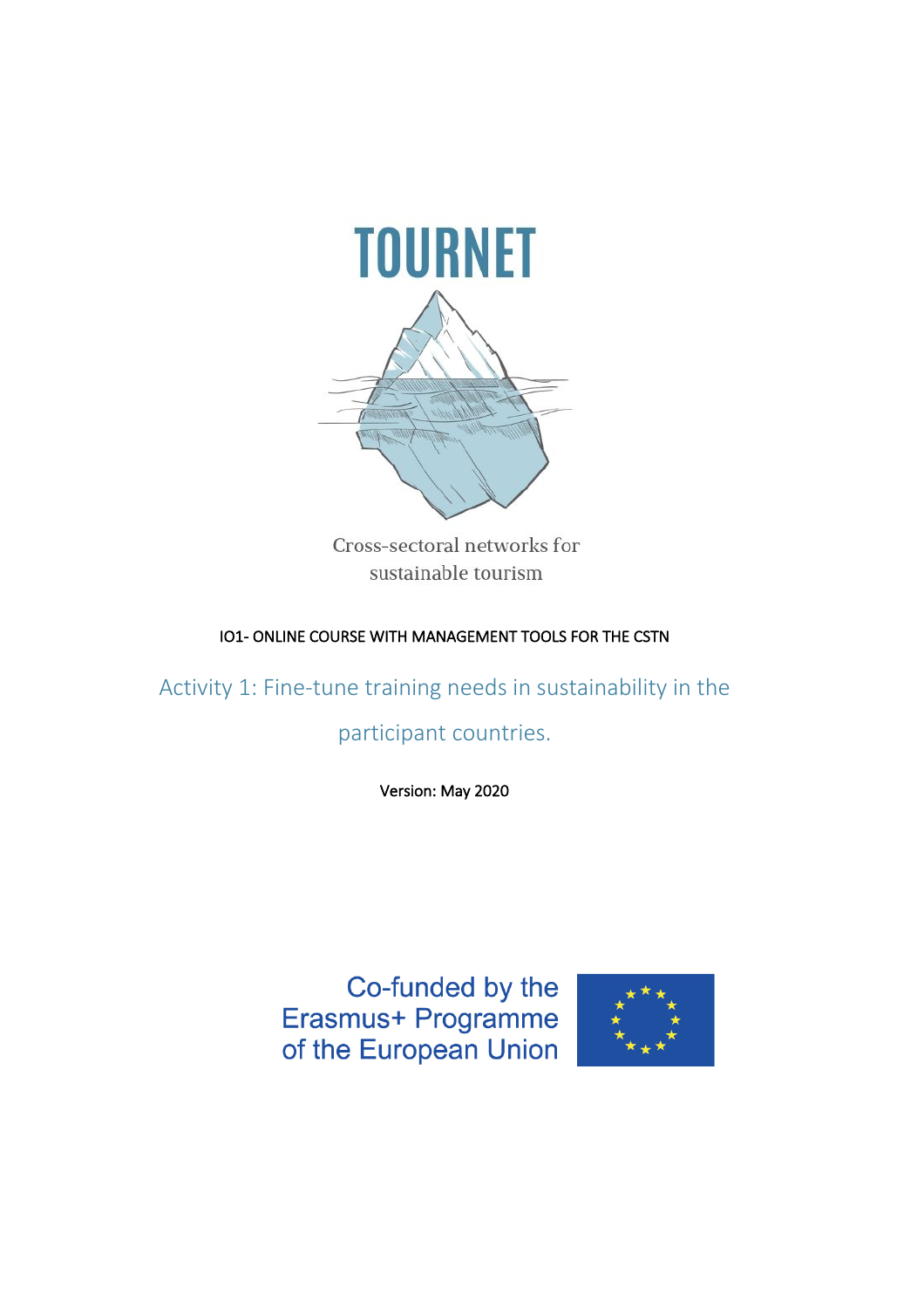



### Project title: TOURNET

#### Grant Agreement number: 2019-1-DK01-KA202-060287

Publisher: ARCTIC CIRCLE BUSINESS

Editing: The partnership of the ERASMUS+ TOURNET project:

- **4** Mediterranean Agronomic Institute of Chania
- Método Estudios Consultores SLU
- **L** CIPFP Misericordia
- Universitat Politecnica de Valencia
- Asociación para la gestión del centro europeo de empresas e innovación de Burgos.
- **↓** Visit Greenland.
- Emin Kasapoglu Cok Programli Anadolu Ligesi

"The European Commission support for the production of this publication does not constitute an endorsement of the contents which reflects the views only of the authors, and the Commission cannot be held responsible for any use which may be made of the information contained therein. "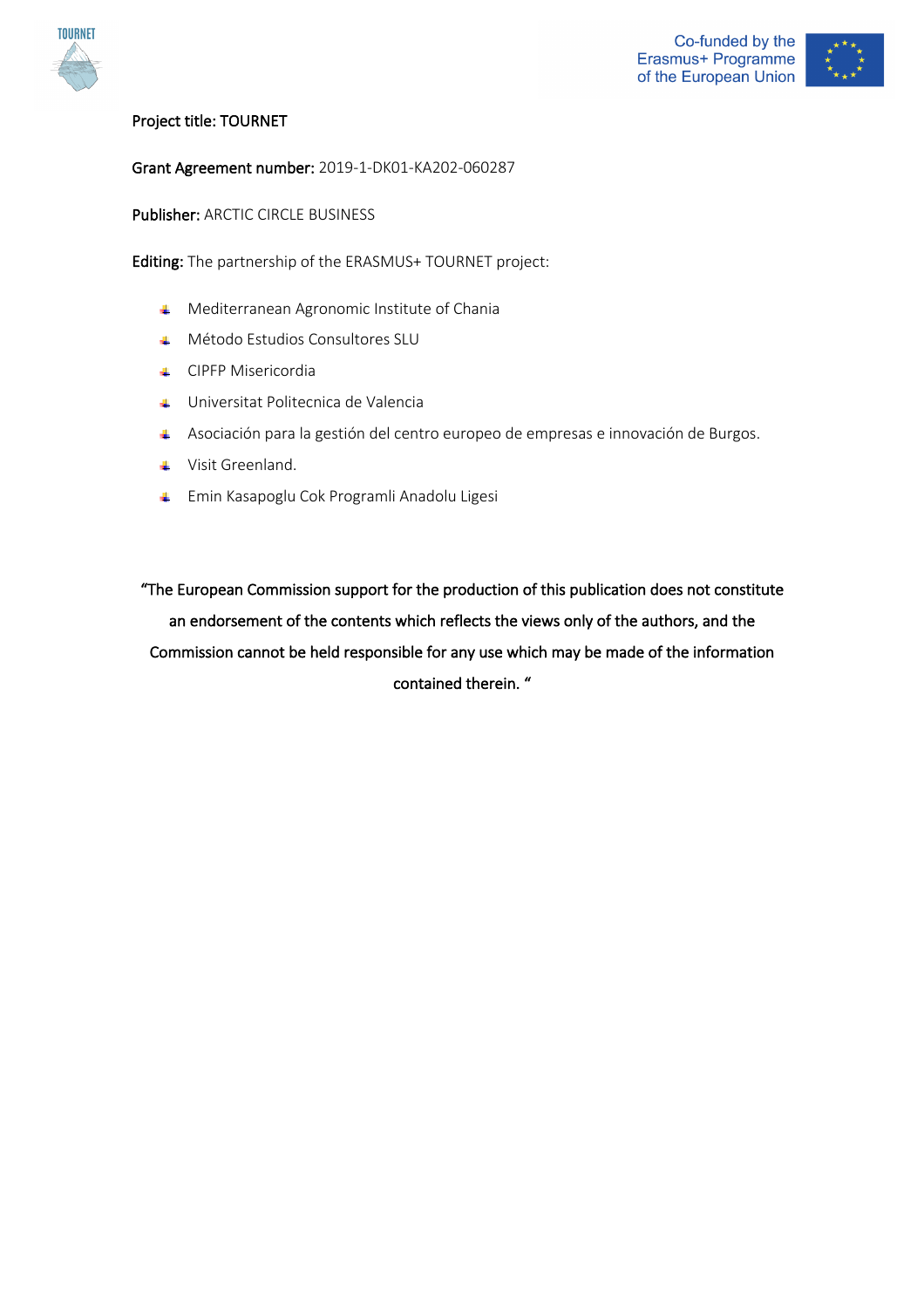



# List of contents

| ANNEX I: MODEL OF QUESTIONNAIRES IMPLEMENTED 23 |  |
|-------------------------------------------------|--|
|                                                 |  |
|                                                 |  |
|                                                 |  |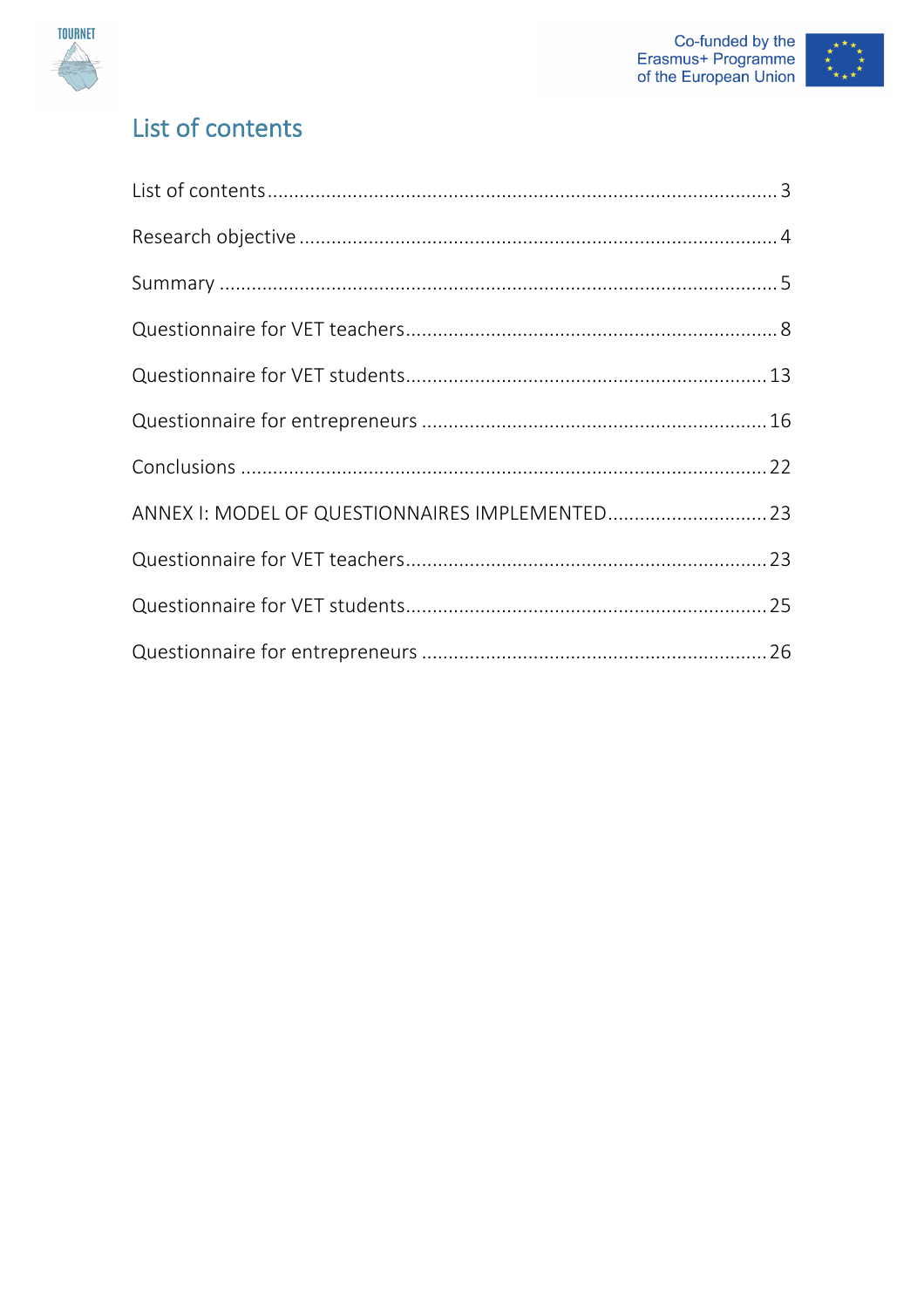





# Research objective

The partnership of TOURNET decided to launch this project due to a needs assessment, as it has been noted that is necessary to promote entrepreneurship in the tourism sector from a different perspective, involving VET teachers, VET students and existing entrepreneurs. To develop a tourism model that is more sustainable, all members of the value chain must cooperate. UNESCO defines Education for Sustainable Development as a process:

# "Education for Sustainable Development empowers learners to take informed decisions and responsible actions for environmental integrity, economic viability and a just society, for present and future generations, while respecting cultural diversity."

UN launched in 2015, the 2030 Agenda for Sustainable Development, with 17 goals to be met by all countries of the world. These goals recognize that ending poverty must go hand-in-hand with strategies that build economic growth and addresses a range of social needs including education, health, social protection, and job opportunities, while tackling climate change and environmental protection. This project will make use of the concept of sustainability in the sense marked by the United Nations.

During this phase of the project, partners will conduct a detailed study to determine the real needs of the partners and of the territories in which the Cross-sectoral network will be launched. This will allow partner to adjust the training contents as much as possible to the real needs of final users.

In order to do so, the research phase will try to identify the following issues:

- 1. The current level of knowledge that VET students, VET teachers, trainers and entrepreneurs have in sustainability.
- 2. Models to determine the management needs for each territory in which the CSTN will be implemented. (Management of large masses of tourists, enhancement of unexplored territories, etc.)

With this research, the modules will be coherent among them and will make up the online course. At the same time, partners will collect a wide variety of inputs from different perspectives and countries, ensuring that the training contents will embrace a comprehensive and real European approach.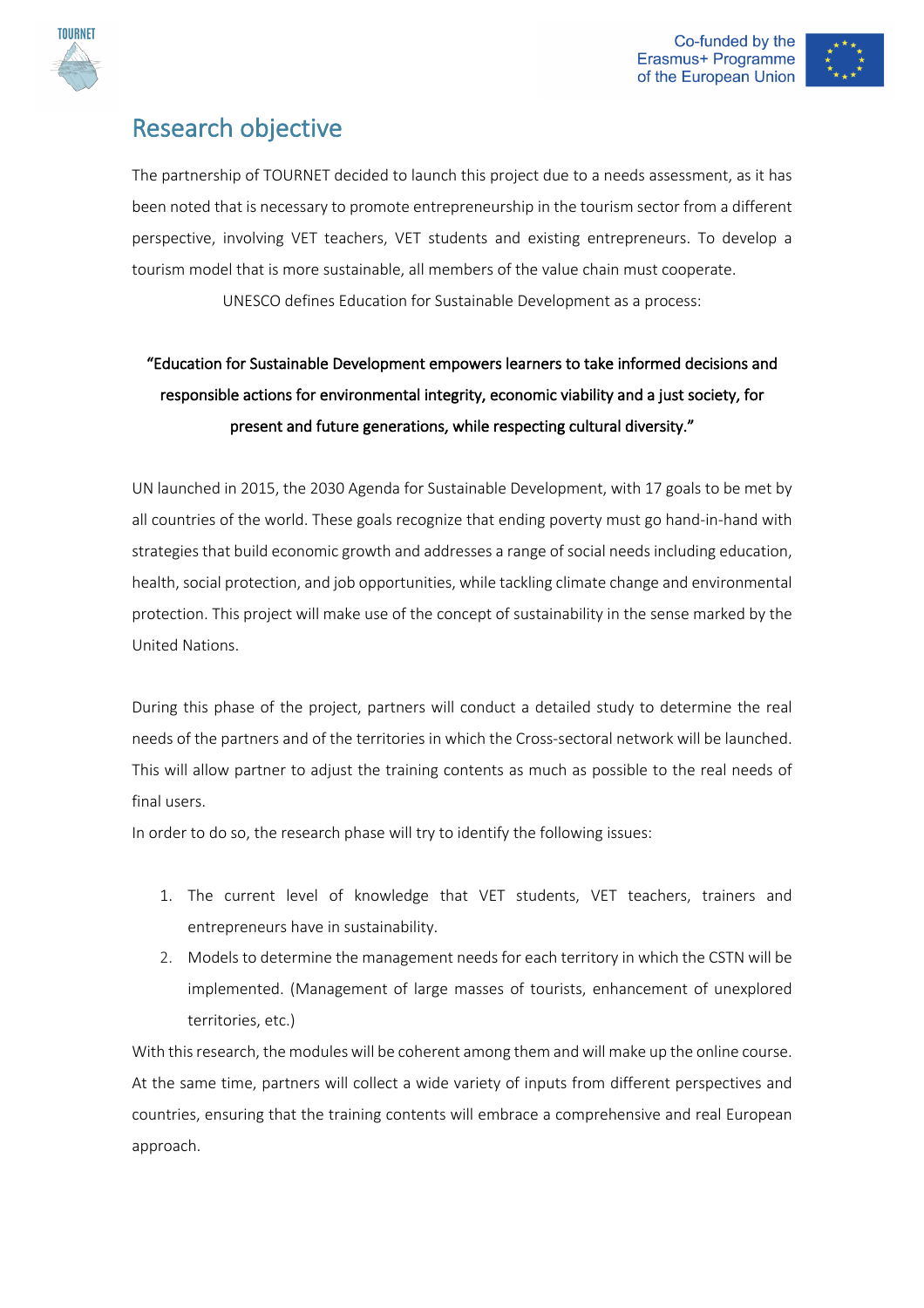



### Summary

In total, 40 VET teachers, 47 VET students and 66 entrepreneurs from tourism sector have participate on the survey to fine-tune their training needs in sustainability for tourism sector. In general; their needs are similar and they are interested in the same topics. Entrepreneurs are the group that has participated in less training activities in the last 12 months from the date of the survey; while teachers are the group that has participated in more training activities in the last 12 months.



**Training in the last 12 months**

When asking participants about the Sustainable Development Goals applied to tourism sector, teachers showed to be the group that is more familiar. Students and specially entrepreneurs need to increase their awareness in the topic.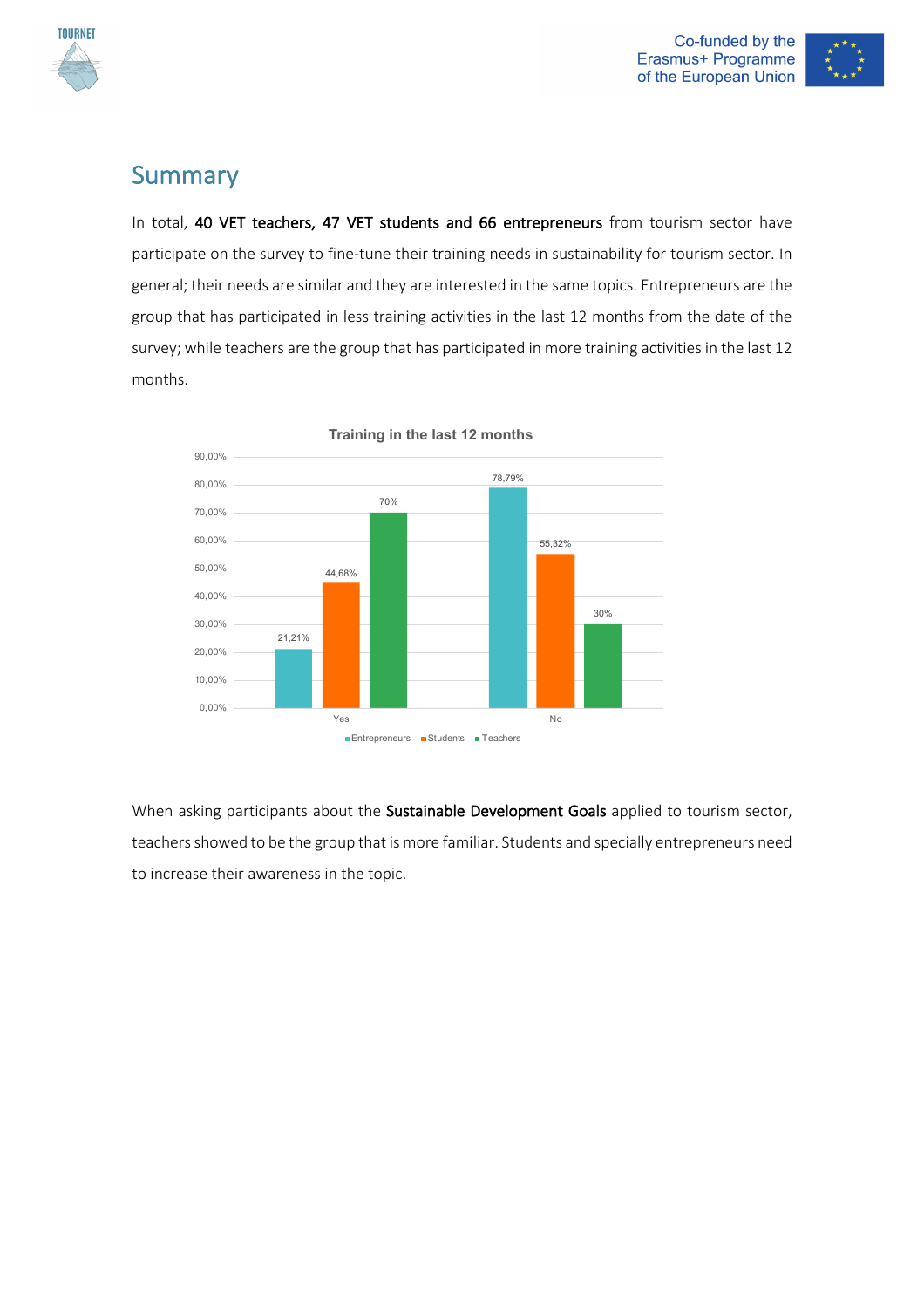



All participants agreed on the topics of interest for training activities and materials; Tourism management and Marketing is the topic that interests the most to all participants groups. Entrepreneurs and students are more interested in Responsible management while teachers



**Familiarity with SDGs applied to tourism**

show more interest in circular economy. Other topic suggested by participants is Management of hyper-tourism.



When asking participants about the alternative types of tourism that may be more beneficial for their regions, the results from the participants vary depending on the group. For entrepreneurs, the most relevant types of tourism are Nature/Flora and Gastronomy tourism. For teachers the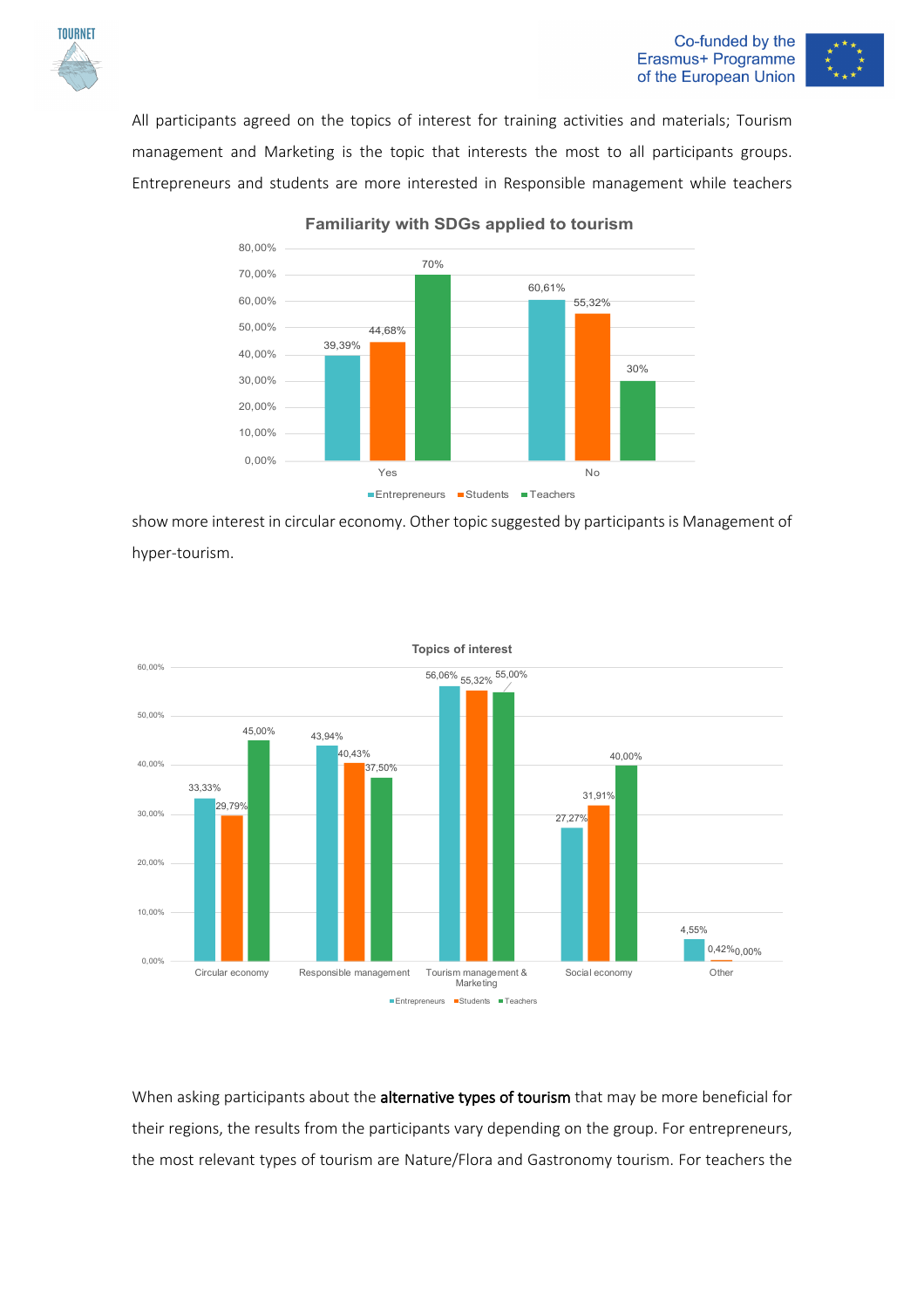

#### Co-funded by the Erasmus+ Programme of the European Union



most relevant are Gastronomy and Cultural tourism and for students are Agrotourism and Nature/Flora tourism. There have been suggestions of other types of alternative tourism that can benefit the participant regions such as Gourmet tourism, Wine tourism or Mountaineering tourism. All alternative types of tourism require a combination of services; in consequence the existence of micro-entrepreneurs in one region will benefit the network and will help them to offer a tailor-made package to all kind of tourists that visit that place.



**Alternative types of tourism**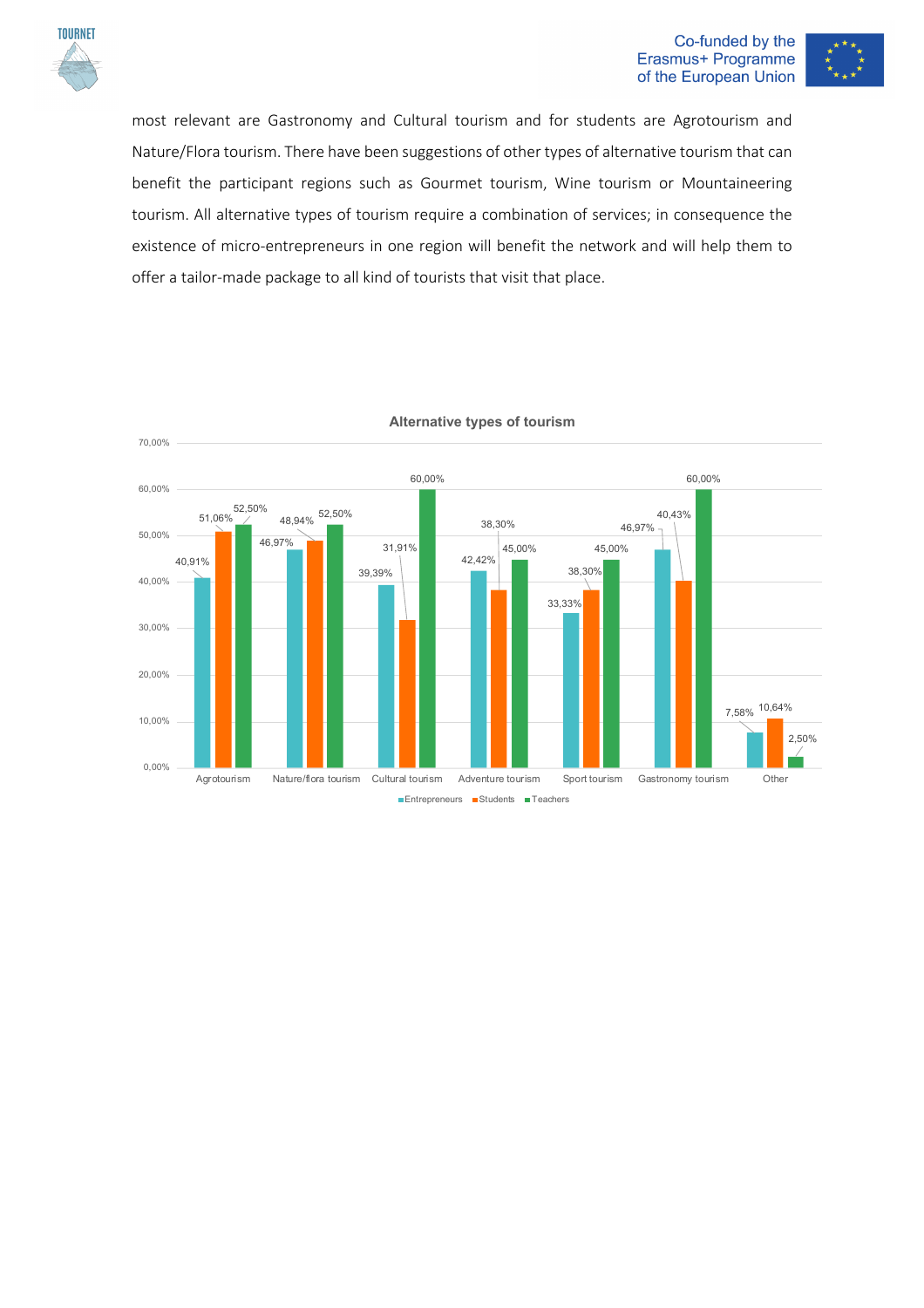

# Questionnaire for VET teachers

40 VET teachers have taken part on the survey to express their training needs in sustainability for tourism sector.

The first question of the survey, asked teachers if they have received training in sustainable tourism or touristic destination sustainability on the last 12 months. From the total of participants; 70% of them manifested that they have not received training in sustainable tourism or touristic destination sustainability; 30% of participants declared they have received training.



### **Training in the last 12 months**

The second question of the survey has been about the Sustainable Development Goals applied to tourism. In this case, 57,5% of participants claimed they are familiar with the SDGs applied to tourism; while 42,5% of participants claim they are not.



### **Familiarity with SGDs applied to tourism**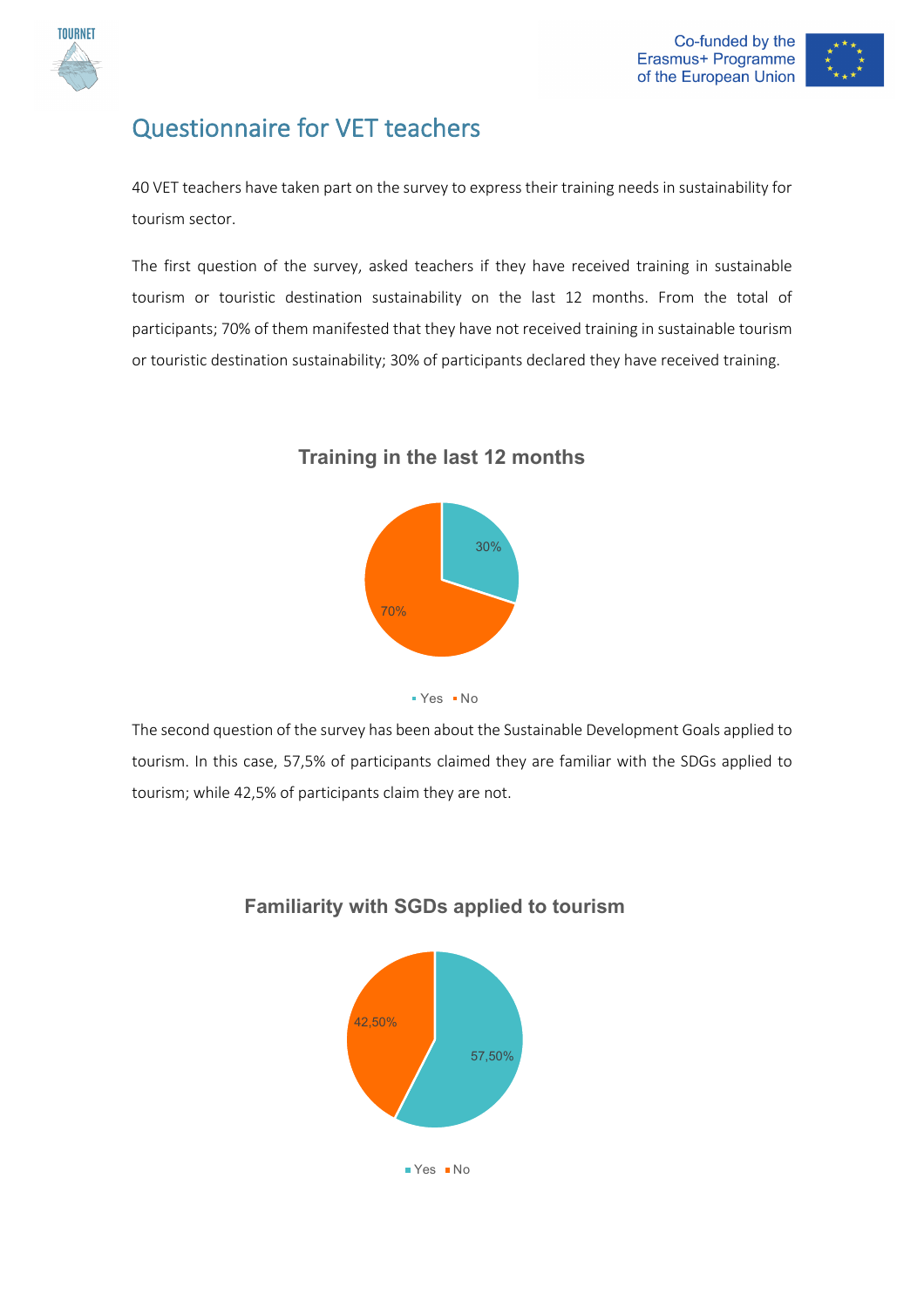



achers were aked if the subject they teach could have and approach to promote sustainable practices. 37.5% of participants said no and 62.5% of participants said yes.



On the survey, participants that said their subjects could have a more sustainable approach, to name the subject they teach.

| <b>NAME OF THE SUBJECT</b>                             |
|--------------------------------------------------------|
| Business tourist relation and special forms of tourism |
| Business communication and customer service            |
| Accounting and taxation                                |
| Foreign languages                                      |
| Front and back office management                       |
| <b>Business project</b>                                |
| <b>Human Resources</b>                                 |
| Tourist information services.                          |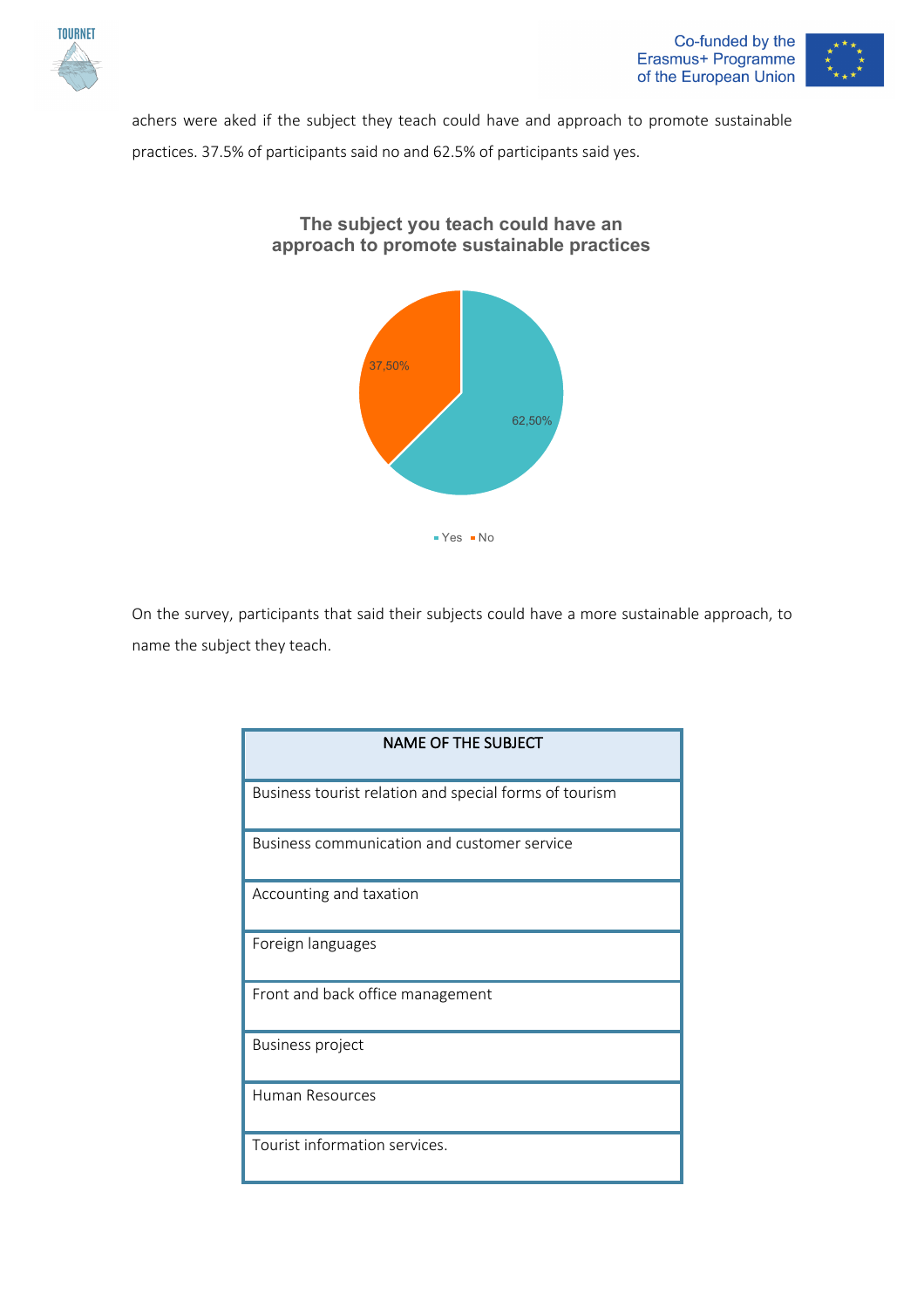



| <b>NAME OF THE SUBJECT</b>                       |
|--------------------------------------------------|
|                                                  |
| <b>Business simulation</b>                       |
|                                                  |
| File management and communication                |
|                                                  |
| English                                          |
|                                                  |
| Training of Administrative Executives in Tourism |
|                                                  |
| Organization of hotel operations                 |
|                                                  |
| Computing                                        |
|                                                  |
| Promotion of agricultural products.              |
|                                                  |
| Tourism II                                       |
|                                                  |
| Geology                                          |
|                                                  |

Sustainability for the tourism sector covers a wide range of topics; in consequence, the next part of the survey intended to narrow the specific topics that may be of interest of participants. They were presented some topics and chose the topics that will most interest them to be trained in.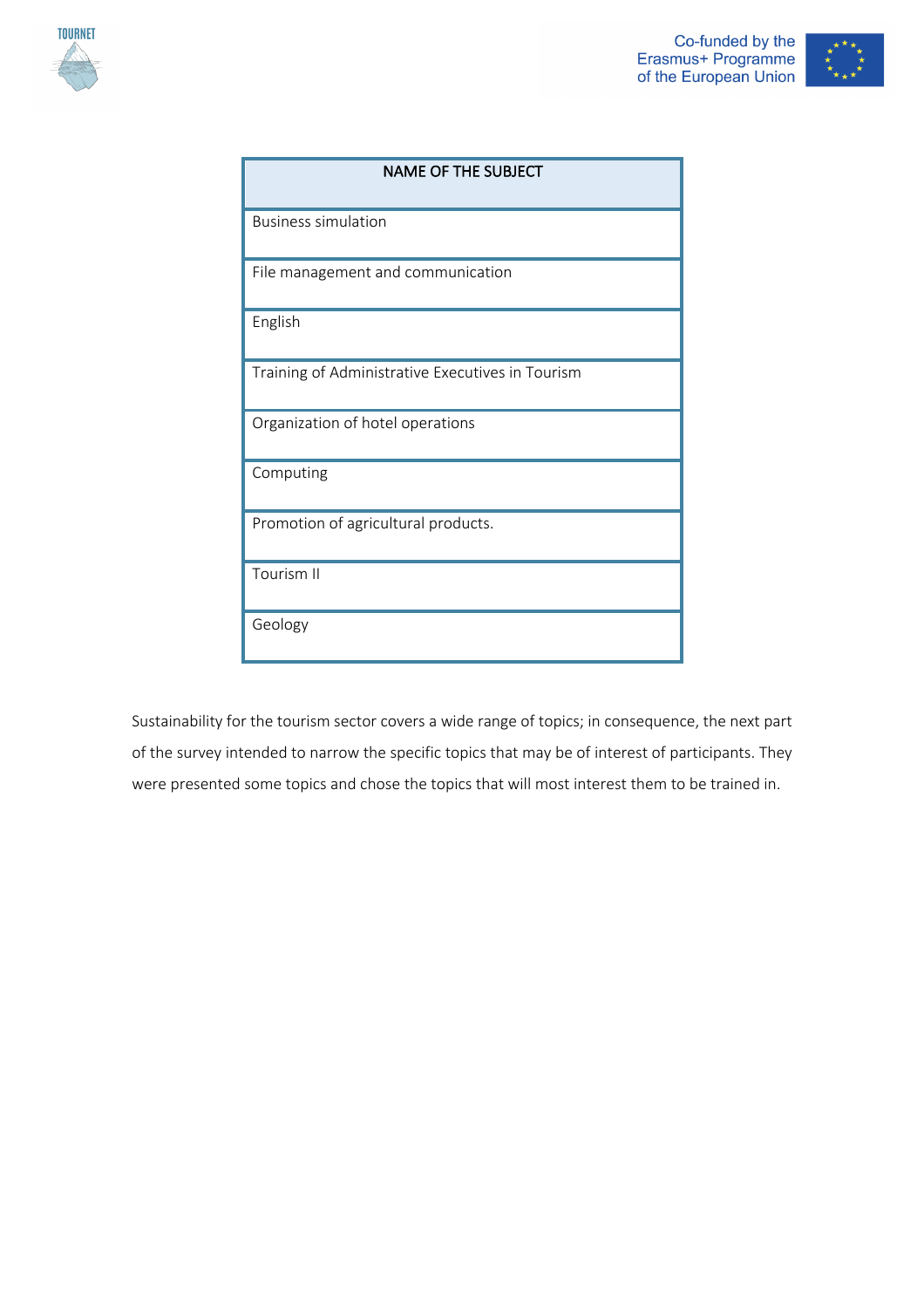

#### Co-funded by the Erasmus+ Programme of the European Union



The topics have been: Circular Economy; Responsible management; Tourism Management & Marketing; Social economy or Other. Tourism management and marketing is the topic more interesting for VET teachers; followed by Circular Economy.



**Topics of interest**

The next section of the survey intended to know the type of supporting materials that teachers will be interested to have; to train their students in sustainability applied to tourism sector. Teachers are interested on training materials and training methodologies; online courses are the material they find that is of less of their interest; but the rate of teachers interested on having online courses available on the topic remains high.

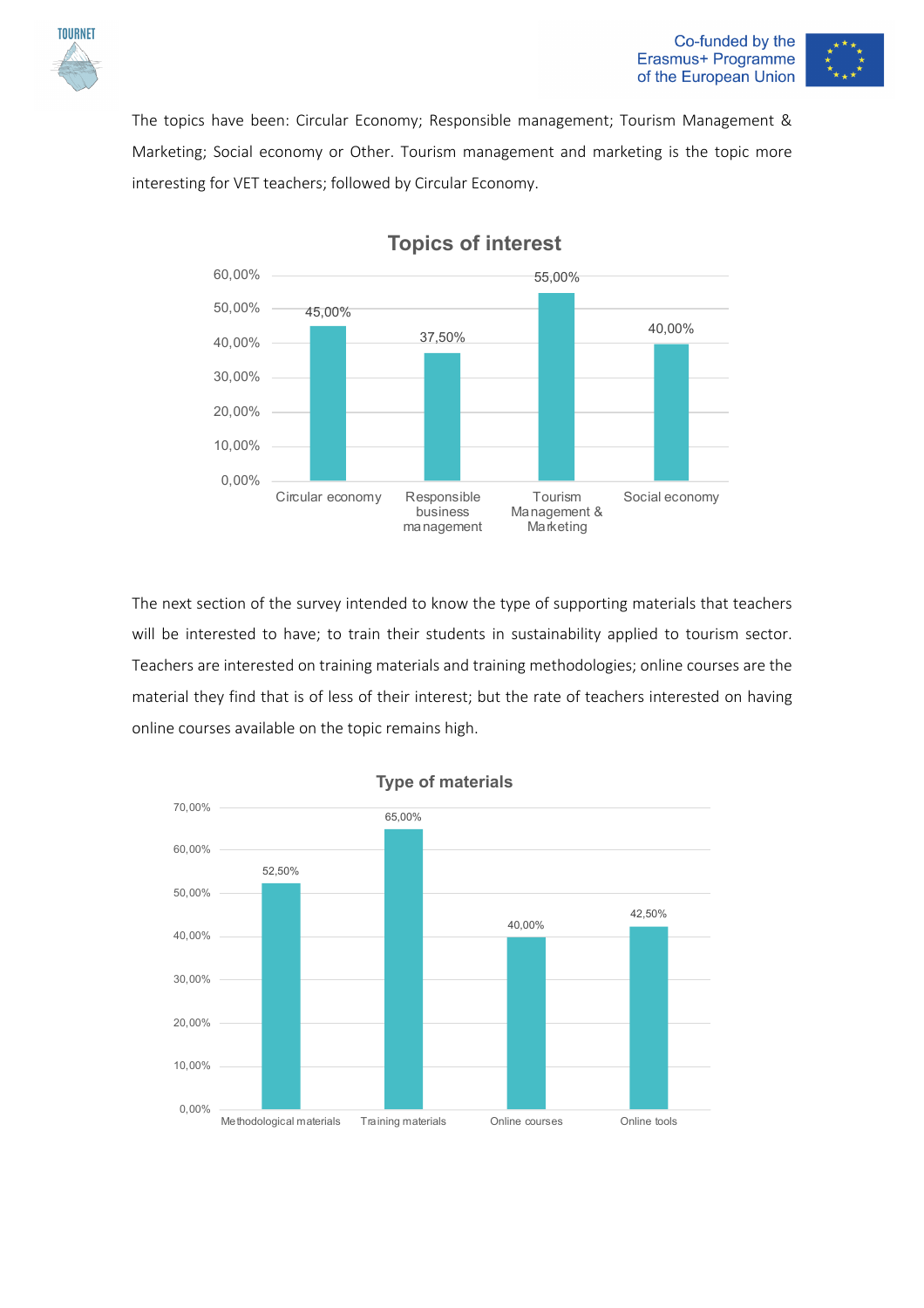

#### Co-funded by the Erasmus+ Programme of the European Union



Last question for VET teacher was aimed at asking their opinion about what kind of alternatives ways of tourism they think could be beneficial for their area and should be taught in schools. One participant suggested Gourmet Tourism as an alternative way of tourism. In general, the most relevant alternative types of tourism for the participant countries are Cultural Tourism and Gastronomy Tourism; followed by Agrotourism and Nature/Flora tourism. Adventure and Sport tourism are also relevant for the participant regions; but in a smaller scale. Alternative types of tourism don't have to collide; while working with micro-entrepreneurs; all of them can be developed in one territory and offer a variety of activities of tourists. The networks of microentrepreneurs are essential to develop such services in a way that is respectful to the territory and the existing resources.



#### **Alternative types of tourism**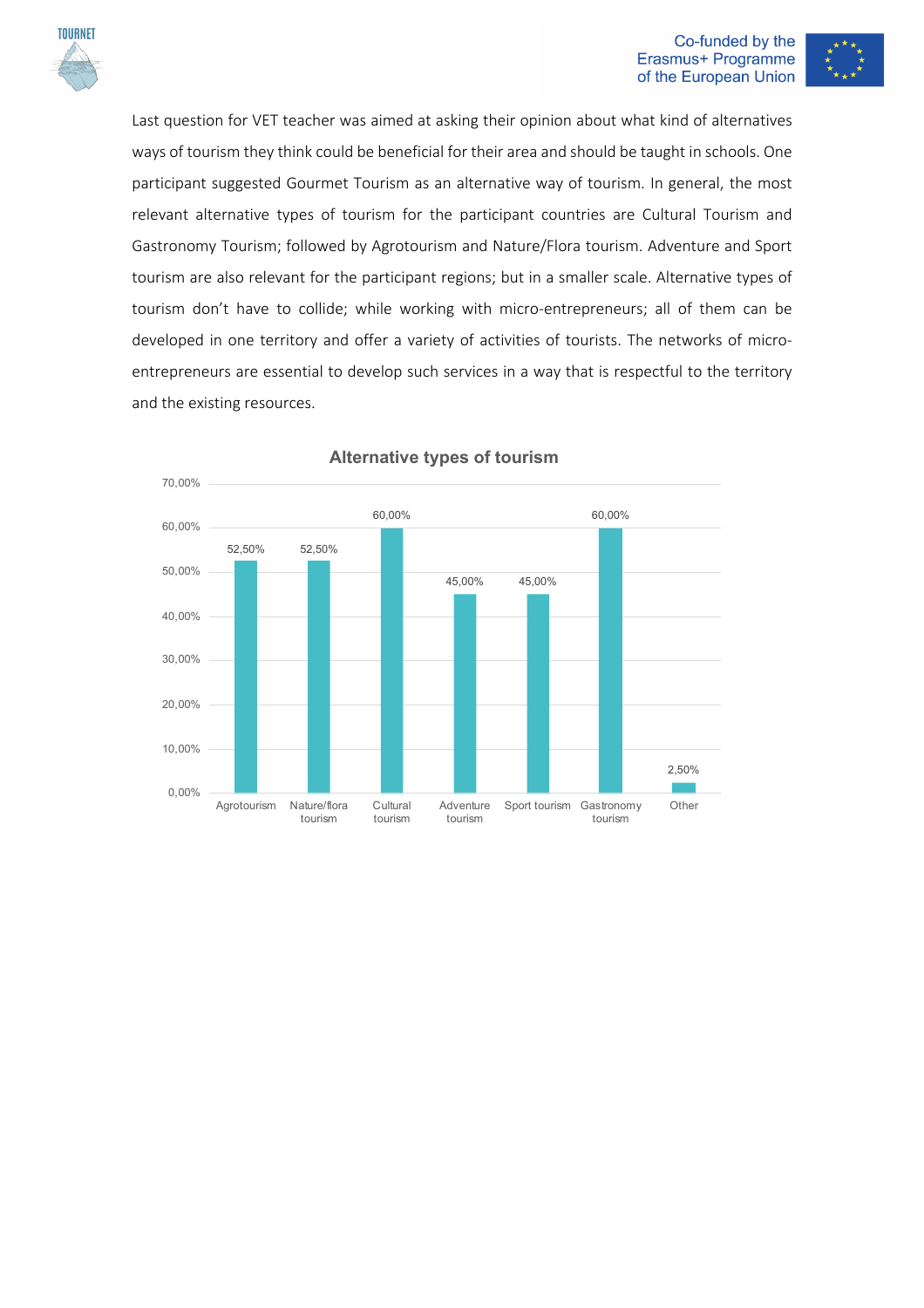

# Questionnaire for VET students

47 VET students have taken part on the survey to express their training needs in sustainability for tourism sector.

The first question of the survey, asked students if they had received training in sustainability for tourism sector in the last 12 months; 44,68% of students claimed they had. The number of students that have received training in this topic is higher than the teachers; this shows that the focus on the training activities is on the students; but at the same time, it may indicate that teachers may need support and updated materials for teaching.



### **Training in the last 12 months**

The second question is about the knowledge students may have in relation to the Sustainable Development Goals applied to tourism. 48.94% of participants claimed they are familiar with them; and 51.06% claimed they are not. In this case; students are less familiar with SDGs than



### **Familiarity with SDGs applied to tourism**

 $Yes - No$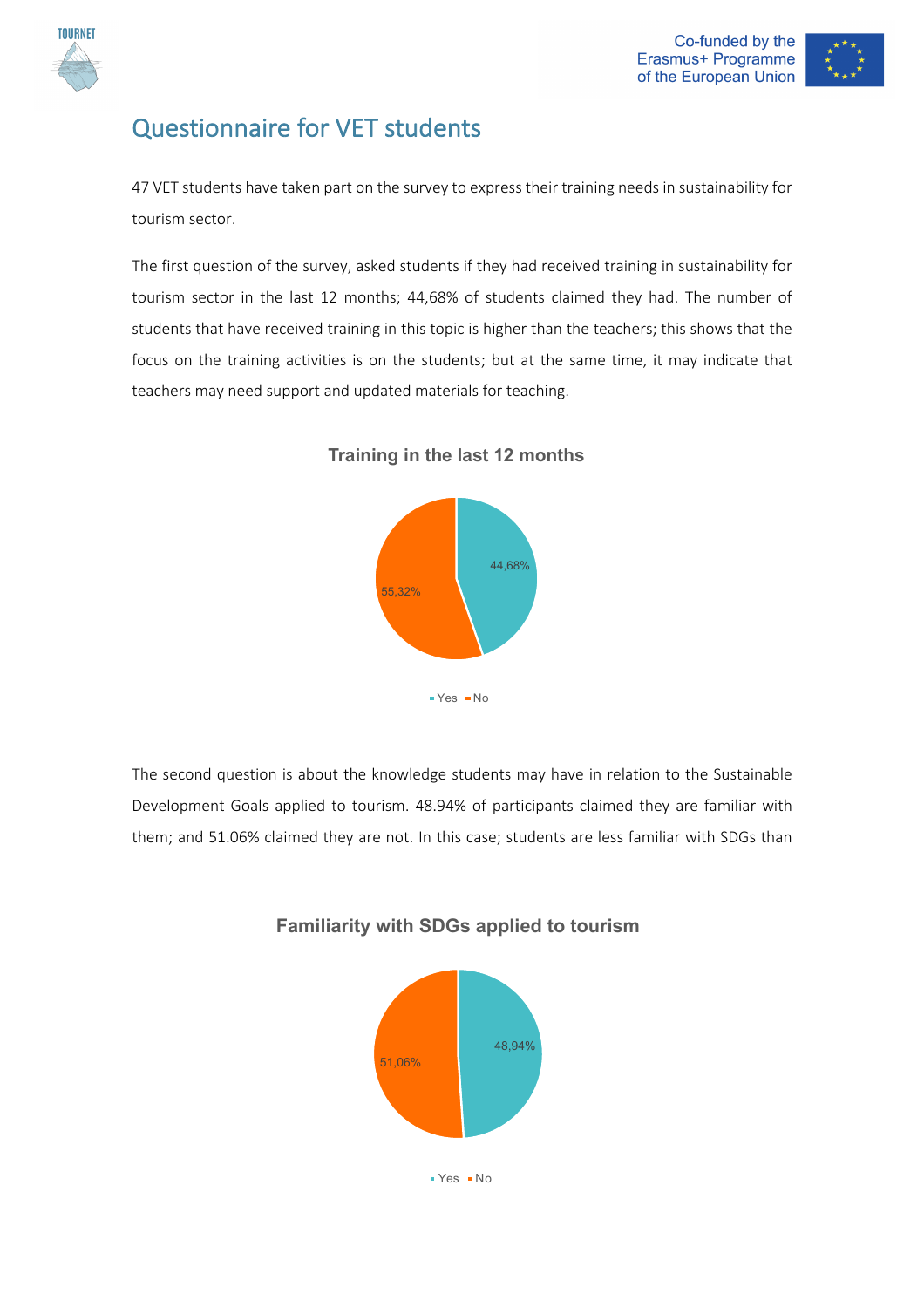



teachers; in both cases the numbers state the need to increase training in this topic to spread the knowledge.

When asking students if the subjects they are taking could have an approach to promote sustainable practices; the message is clear 93.62% of participants think the subjects they are taking could be oriented to promote sustainable practices. In the case of teachers; 62.50% have the same opinion, this shows that the curricula of the subjects should be revised in some cases to include sustainability as a transversal topic in many subjects.





Students have been asked to choose the topics they would like to receive training in; the topics have been: Circular Economy; Responsible management; Tourism Management & Marketing; Social economy or Other.

One student entered a suggestion for Other section: Management and treatment of hypertourism. The topics that are of interest of students are very similar to the topics chosen by teachers; Tourism management and Marketing is the topic that interest the most to students and teachers.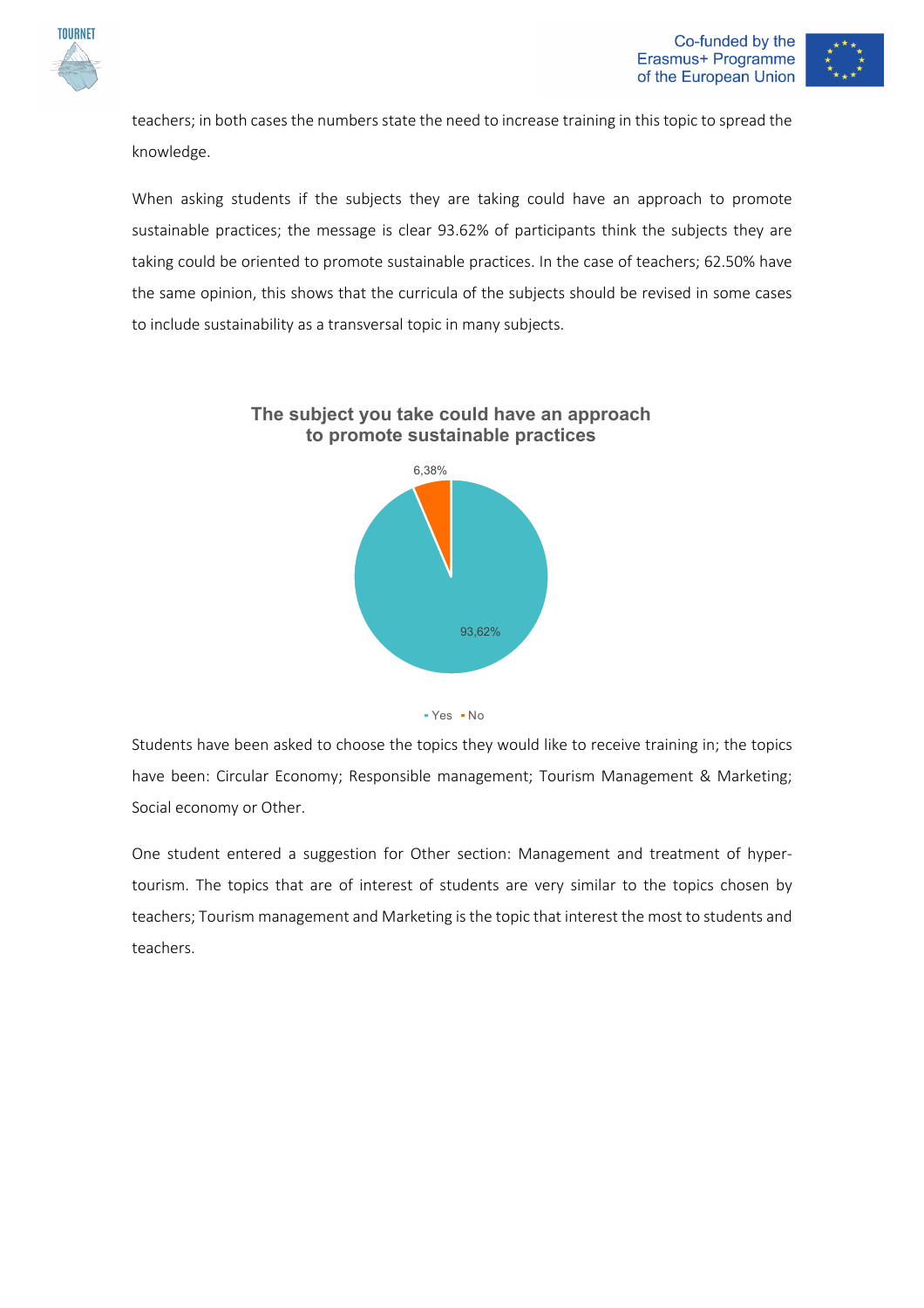





### **Topics of interests of participants**

About the alternative ways of tourism; students suggested other topics like Wine tourism a combination of agritourism and nature worship and gastronomy; Mountaineering tourism and Agricultural tourism (in places where viticulture is produced, boutique hotel style structures are created and agricultural tourism is created). All the alternative ways of tourism suggested are in line of the topic of the project and stress the need to offer tourism packages that compile different services; and in this sense is essential to promote the cooperation of microentrepreneurs and the creation of cross-sectoral networks.



#### **Alternative ways of tourism**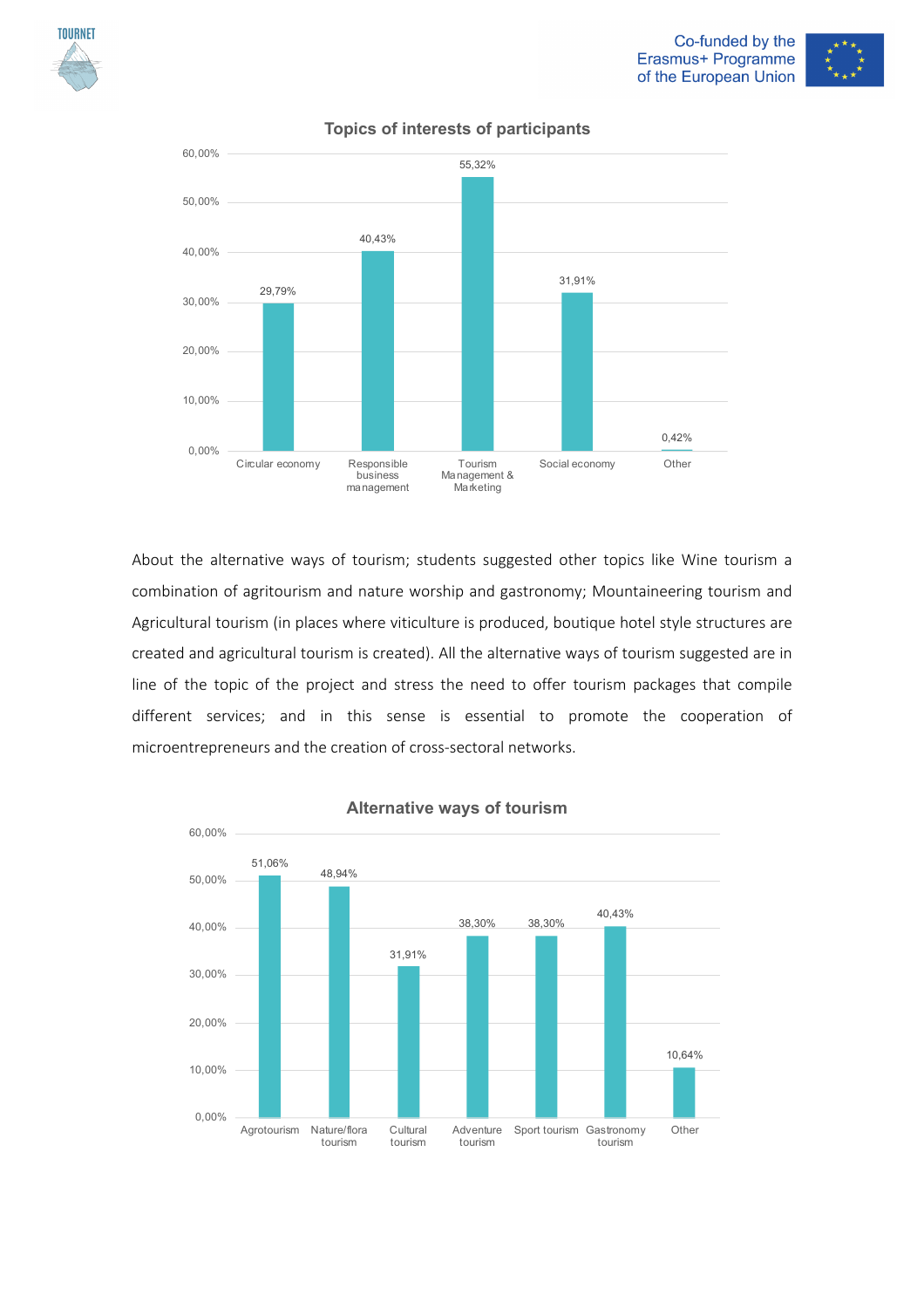



# Questionnaire for entrepreneurs

Last questionnaire had as public objective entrepreneurs from tourism sector. In this case, the survey tried to identify their training needs and their willingness to join cross-sectoral networks and what fears and barriers will prevent them to join a network. 66 people from tourism entities from the participant countries have participated on the survey. The first part of the survey followed the same structure of the survey for VET teachers and students; in order to be able to compare results.

The first question was aimed at knowing if they have received training in sustainable tourism on the past 12 months, 78.79% of participants said they had not while 21.21% of participant claimed they had.



### **Training in the last 12 months**

The second question has been about the familiarity with SDGs applied to tourism. 60.61% of participants stated that they are not familiar with Sustainable Development Goals applied to tourism; while 39.39% of participants claimed they are familiar. The results are similar of the results from teachers and students; in general, more actions to increase the awareness of Sustainable Goals are needed for the whole society.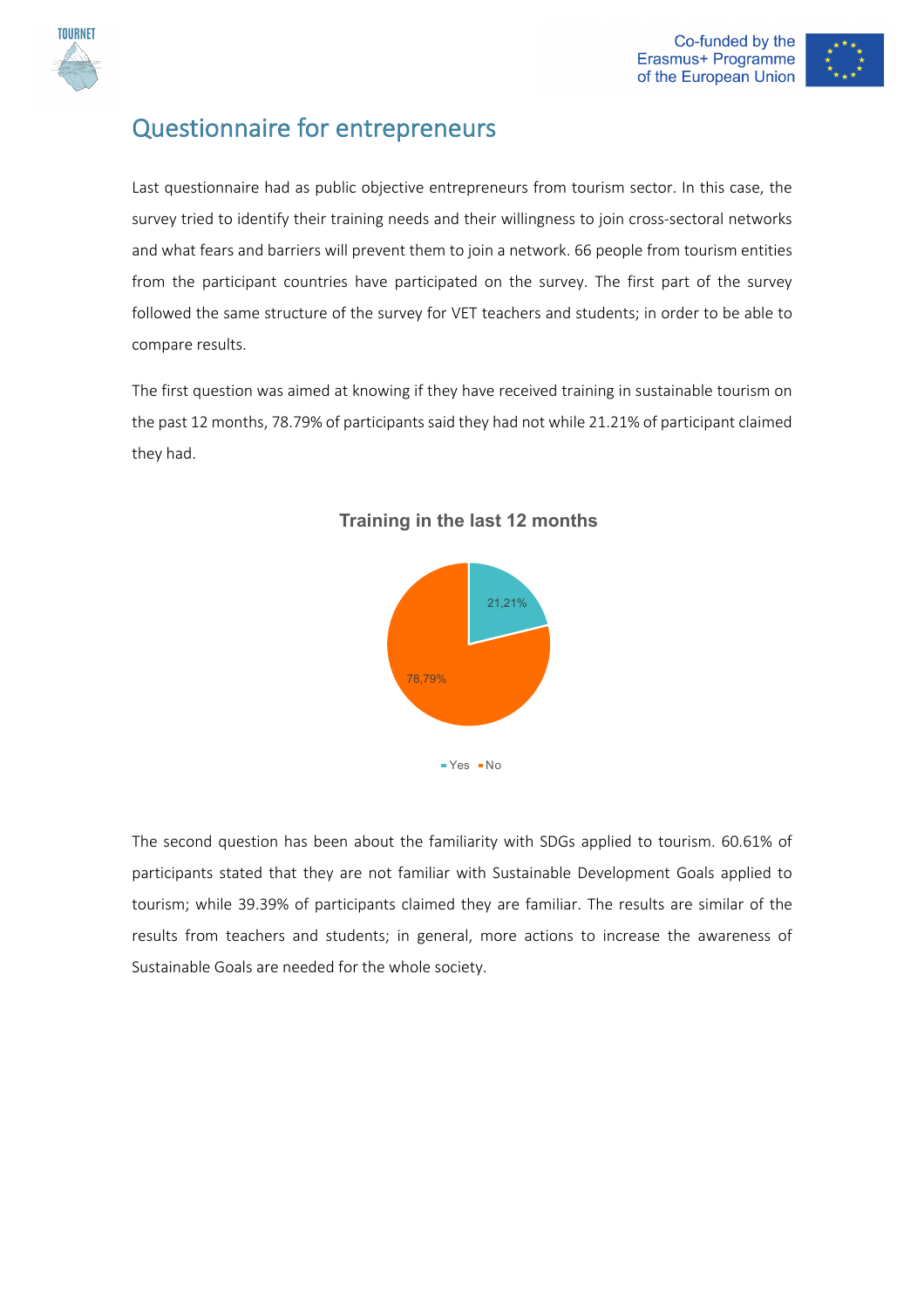



### **Familiarity with SDGs applied to tourism**



When asking participants about the topics that are more from their interest; Tourism management and marketing is on the first position; students and teachers have also shown great interest on this topic. The other topics that interest entrepreneurs are Responsible Management and Circular Economy.



### **Topics of interests of participants**

When asked about the alternative ways of tourism that they think could be beneficial for their area, gastronomy tourism and nature/flora tourism are the types of tourism that entrepreneurs think they are more beneficial for their area; followed by adventure tourism and agrotourism.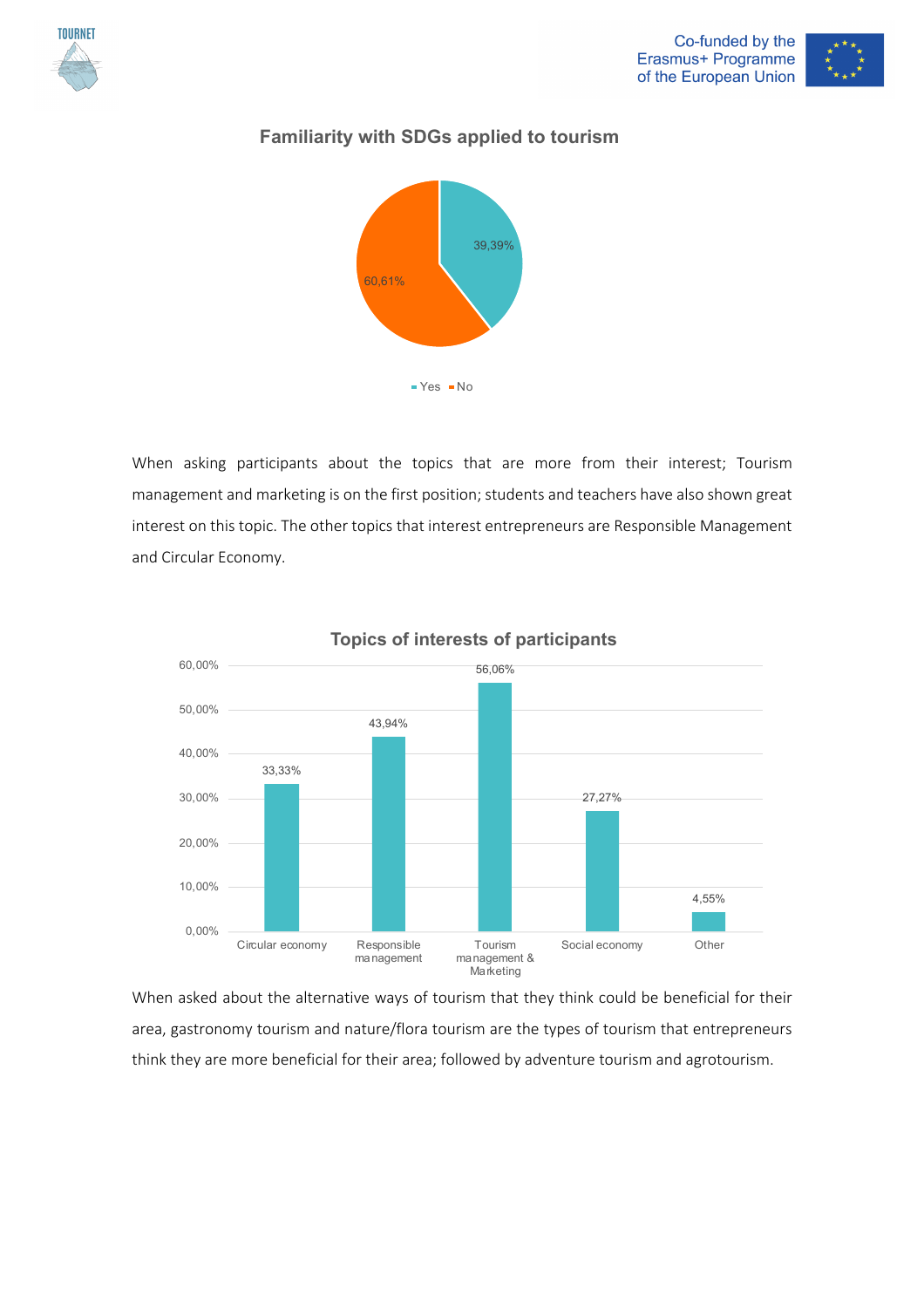

#### Co-funded by the Erasmus+ Programme of the European Union



The results are very similar in all participating groups, and all types of alternative types of tourism suggested are particularly beneficial for rural areas; the cooperation of small and microentrepreneurs will contribute to the creation of stable work position in rural areas and will contribute to fix youth population in such areas.



### **Alternative ways of tourism**

When asked if they think that small and microentrepreneurs can cooperate to compete against big tourism companies 81.82% of participants said that they can.



### **Cooperation between small/medium tourism entities**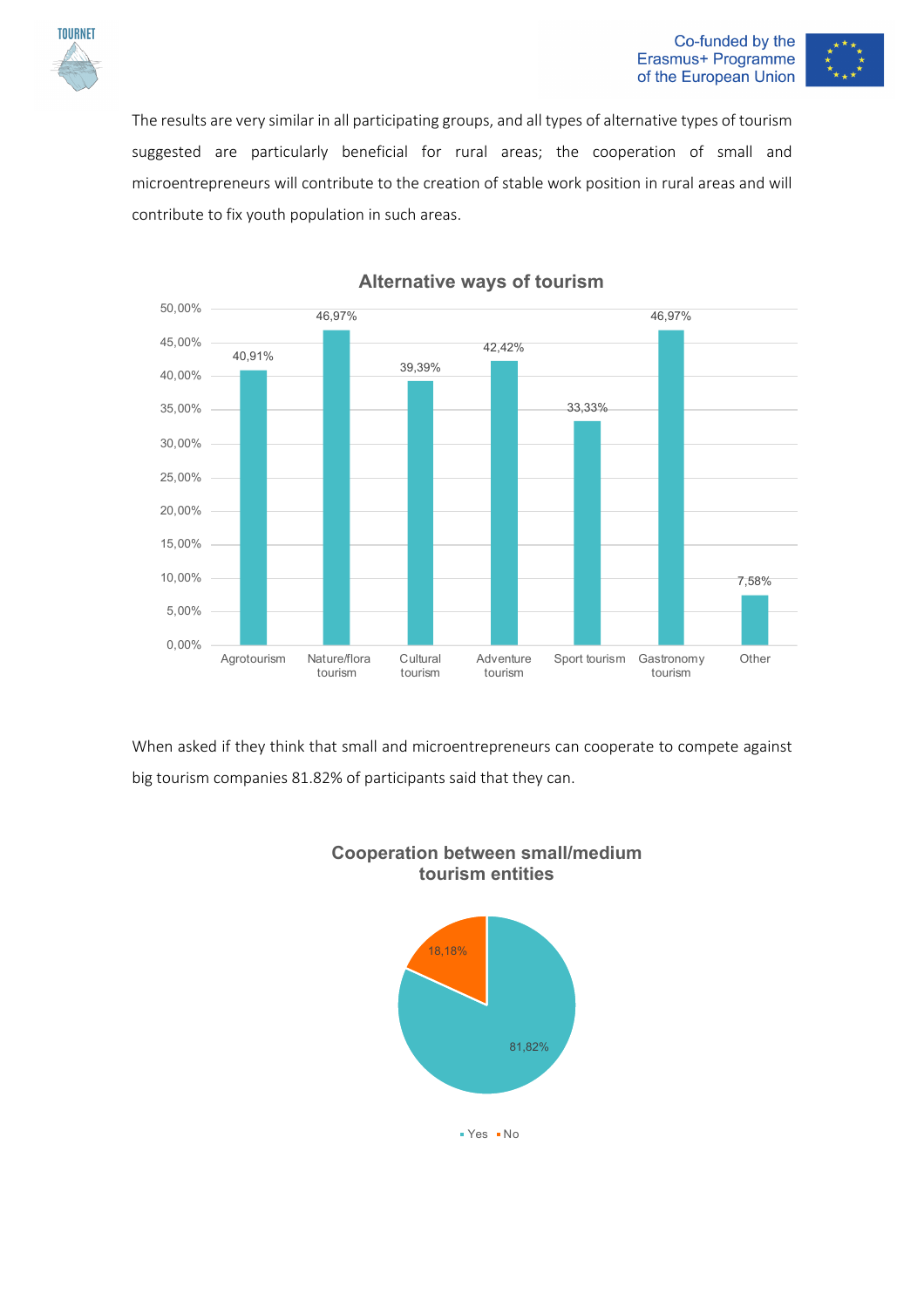

#### Co-funded by the Erasmus+ Programme of the European Union



Next question on the survey was about to know what entities they think that can be part on the Cross-sectoral Networks. In general participants think that the traditional tourism entities are the most suitable entities to be part in such networks; like hotels and accommodation, restaurants and beverage or touristic guides. Public entities are also perceived as an entity that can play a preeminent role on the Cross-sectoral Networks. One participant suggested that education entities can be part of the network as well and there should be a basic transversal training course for all tourism entities.



#### **Entities that can cooperate**

90.63% of participants state that they would be interested in joining a Cross-sectoral Network; in case they are invited to join.



#### **Interest in joining the network**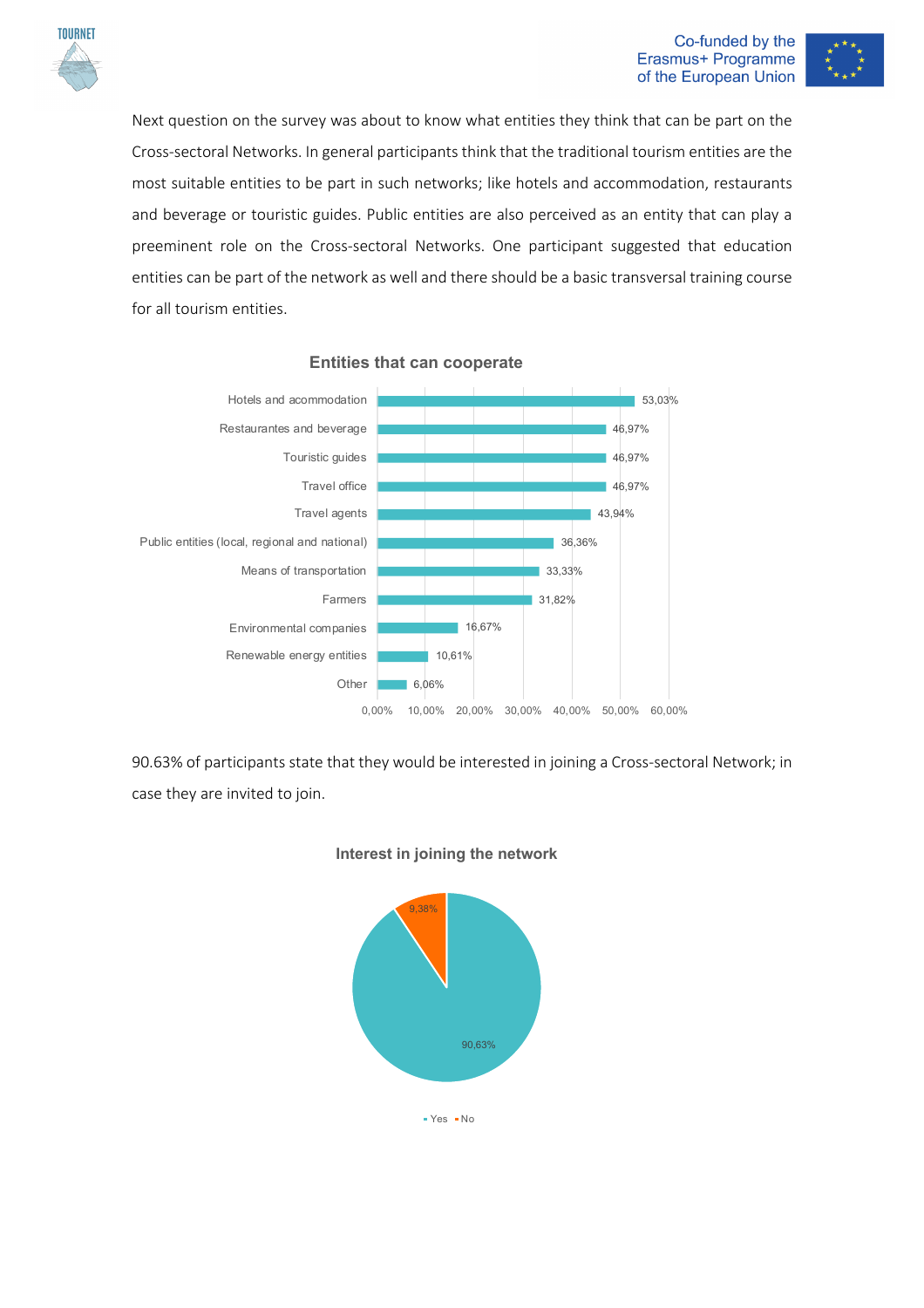



We asked participants to express the importance of some factors if they will join a Cross-sectoral Network. They ranked each factor using the following scale:



When asked participants what are the barriers that they think prevent entrepreneurs to create such networks, 64.05% of participants think that the main barrier is the lack of knowledge on how to create cooperation arrangements among all participants and how to assure the benefits will be shared among them. Other relevant barriers are the lack of knowledge about how to manage a network and the lack of trust on these initiatives.



### **Barriers to create such networks**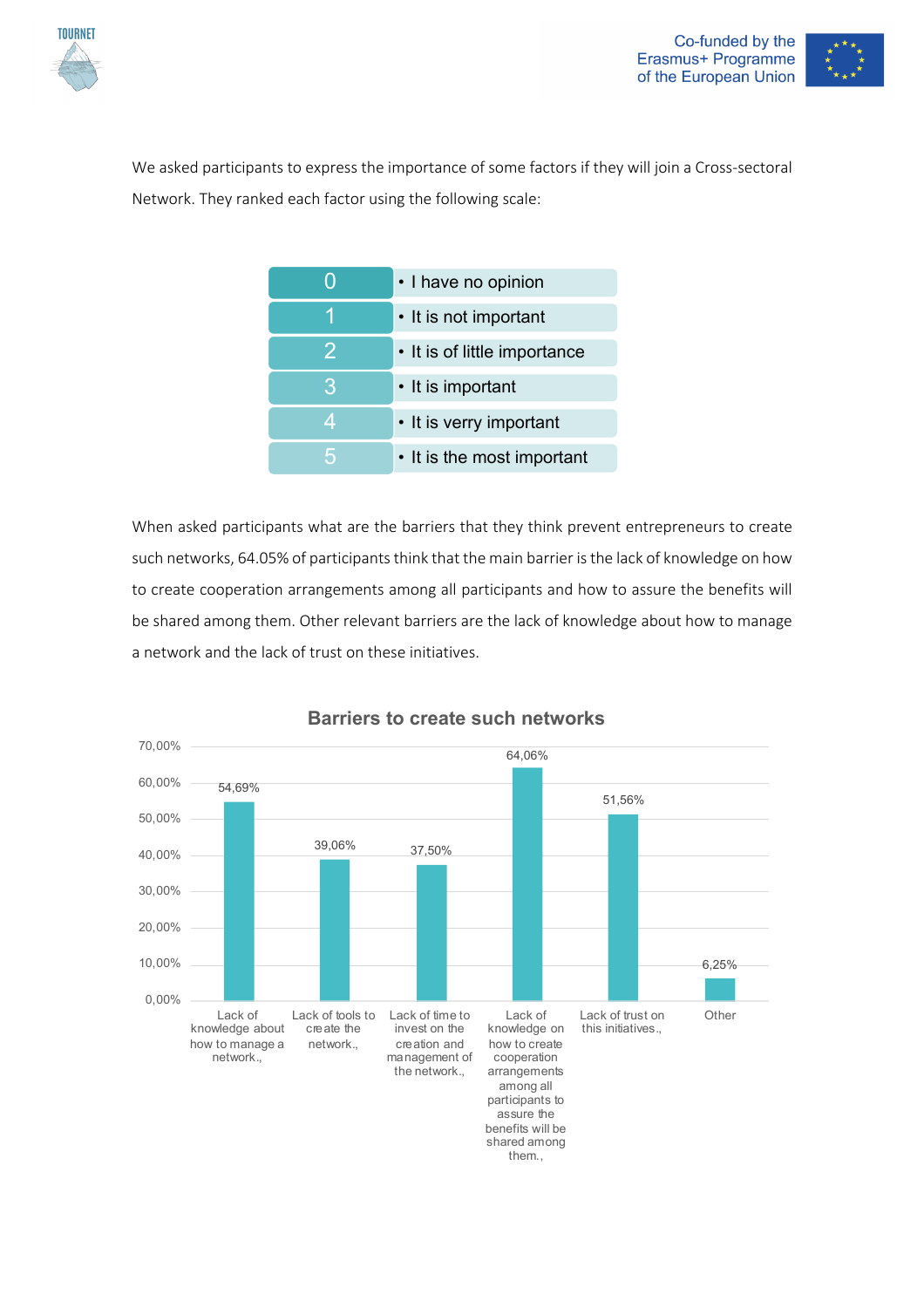

#### Importance of the factors that can affect the creation of the networks:



### **Importance of the factors that may affect a Cross-setoral network**

These are the results of the factors consulted. The factor that participants have chosen as factor that most affect their participation in a Cross-sectoral Network is the fact that the network offers free consultation about how to cooperate with other members, followed by the network is complemented by an App that allows entrepreneurs to get in touch directly with tourists and the network has a common marketing plan that benefits all members.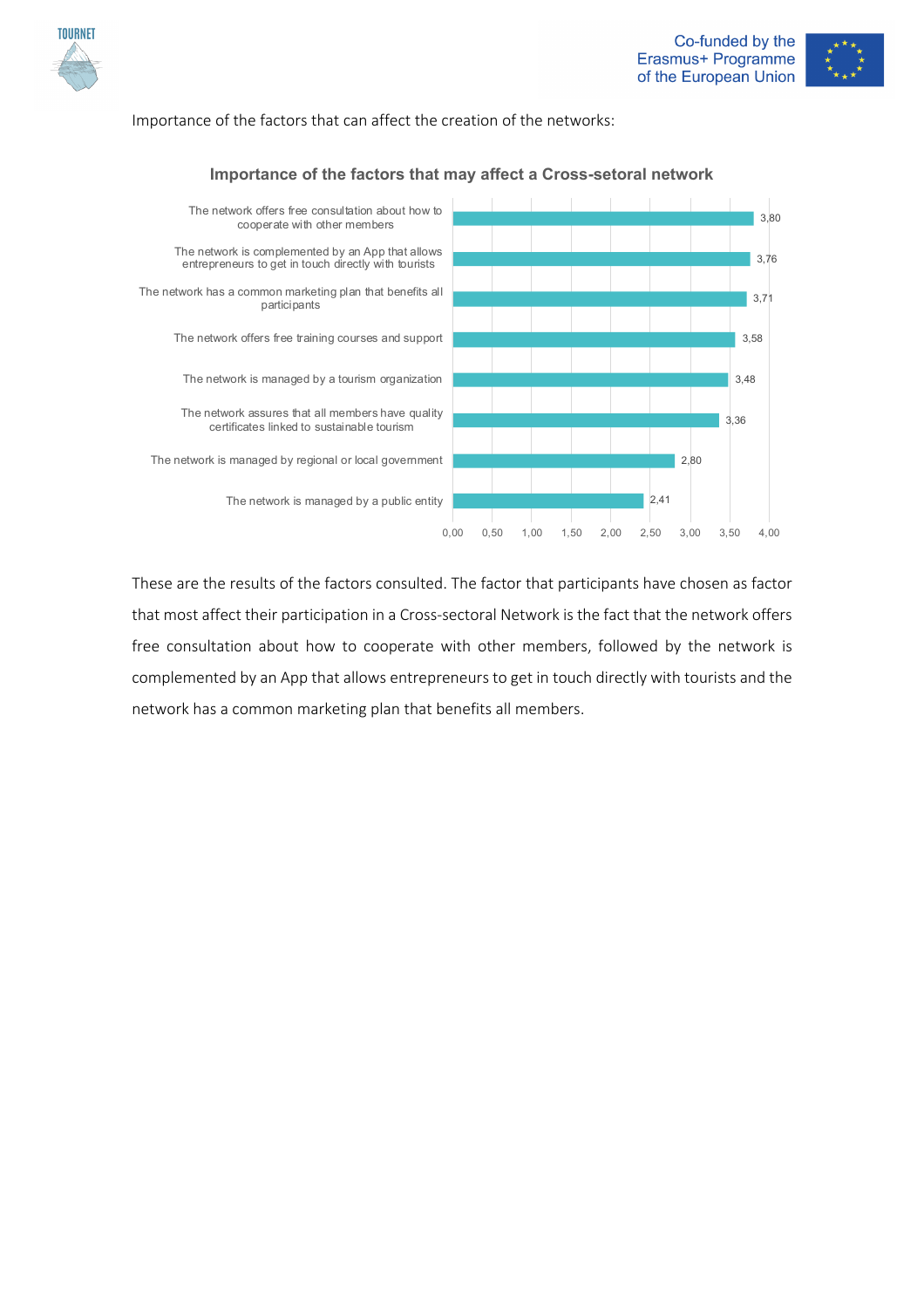



# **Conclusions**

Tourism is a relevant economic sector in many countries; in the case of Greenland, Spain, Greece and Turkey it is special relevant.

Tourism is at the same time a source of employment and wealth; and a source of great challenges for the territories and the permanent inhabitants of those territories. Seasonality, hyper tourism or the monopoly of large tourism operators hinder the creation of stable employment; deplete natural resources or hinder access to housing to permanent residents.

The massification of certain enclaves makes it extremely difficult for tourists to enjoy them; For this reason, the need arises to value unexplored destinations and seek alternative forms of tourism that allow creating a form of non-mass, non-seasonal tourism that benefits small and medium-sized entrepreneurs.

The COVID-19 pandemic has changed travel preferences for tourists. Restrictions on international flights, quarantines imposed on travellers and other containment measures have meant that tourists are beginning to search for nearby destinations that are not overcrowded.

Tourists have started looking for destinations they can reach using non-collective means of transport such as their car; and in little crowded places where it is easy to maintain the safety distance and are not crowded. Rural and nature tourism take on special importance in this context; as well as unexplored destinations.

Rural areas have the opportunity to attract tourists and create new businesses to complement existing ones; the increase in the number of tourists in these areas opens up the possibility of creating new businesses.

In general, actors from the tourism sector have express their willingness to cooperate; the main barriers identified are the lack of knowledge and tools to create the networks and how to manage and maintain them. TOURNET project has as main aim to train and pass them the knowledge to be able to do so; with flexible tools able to adapt and provide solutions to all participant territories.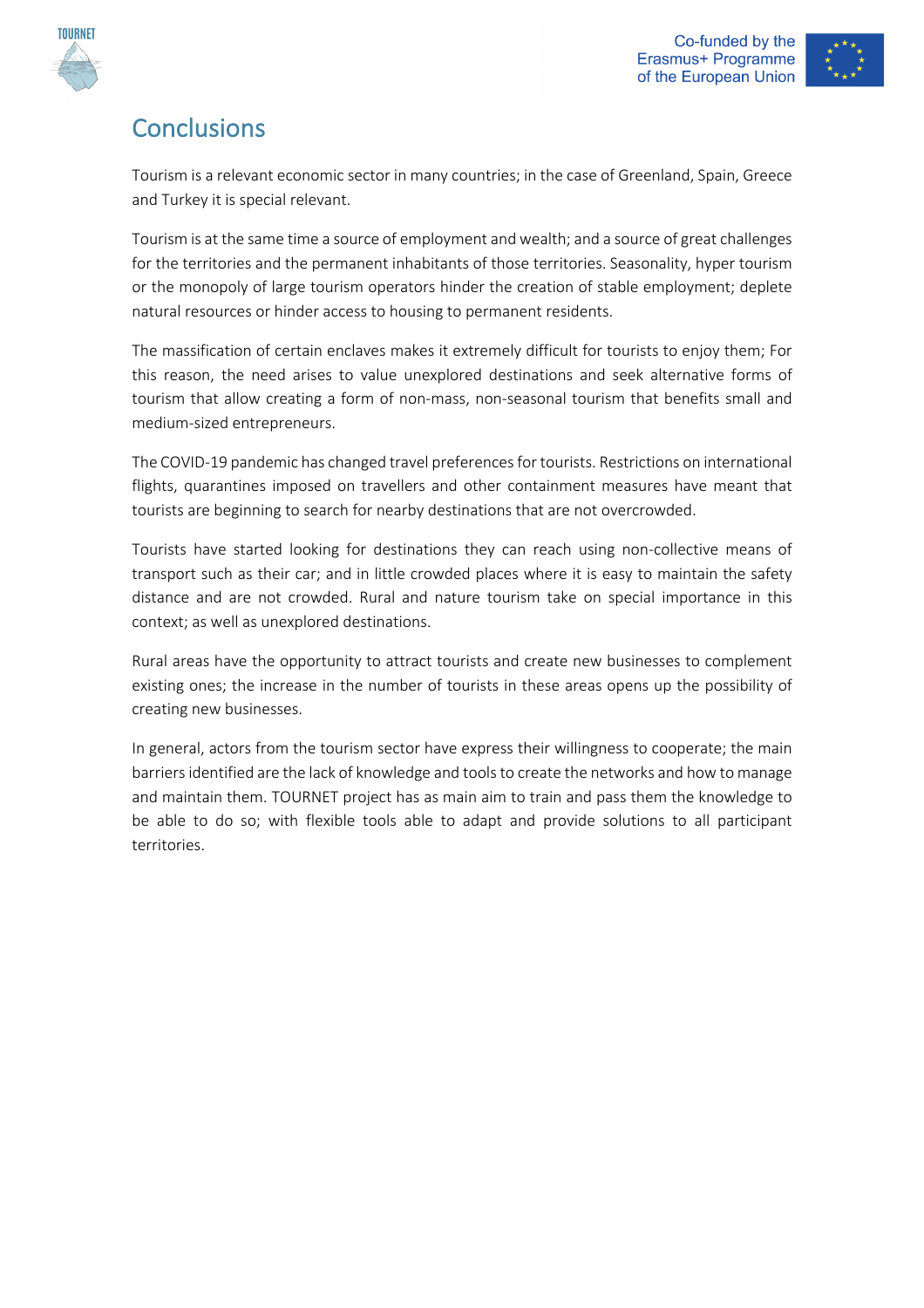

# ANNEX I: MODEL OF QUESTIONNAIRES IMPLEMENTED

# Questionnaire for VET teachers

A) Have you received training in sustainable tourism or touristic destination sustainability on the last 12 months? Yes/No

B) Are you familiar with the Sustainable Development Goals applied to tourism? Yes/No

C) Do you think the subject or subjects you teach could have an approach to promote sustainable practices in tourism or business?

D) If you have answered yes to the previous question, please enter the name of the subject you teach:

E) In which of the following topics of tourism sustainability would you be interested in receiving training:

- Circular economy
- Responsible management
- Tourism Management & Marketing
- Social economy
- **Other**

F) If you answered Other on the previous question, please specify.

G) What kind of materials could support you the most to pass the knowledge to your students? (Methodological materials, training materials, online tools etc.)

- Methodological materials
- Training materials
- Online course
- Online tools to simulate tourism business companies
- **Other**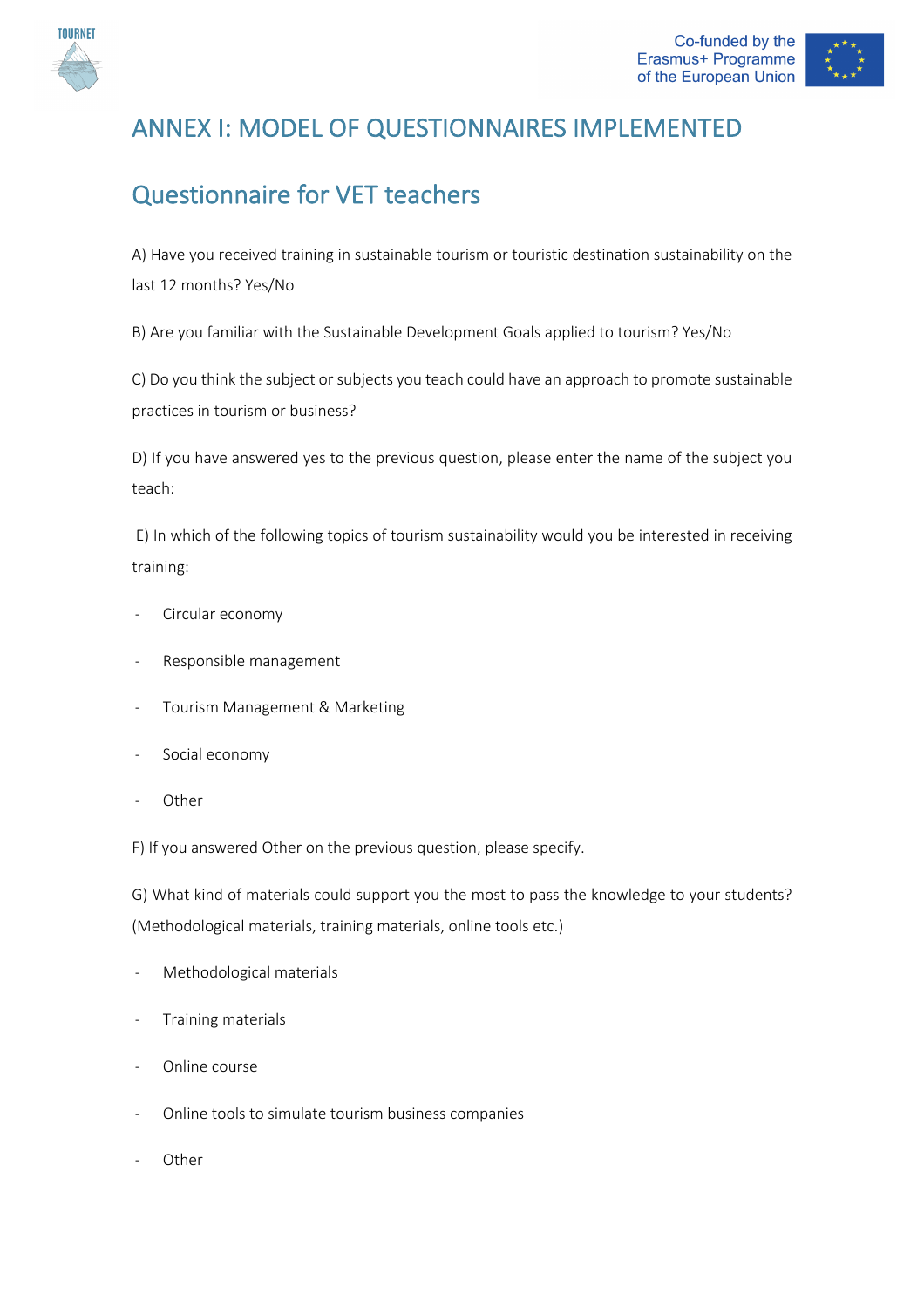



H) If you answered Other on the previous question, please specify.

I) What kind of alternatives ways of tourism you think could be beneficial for your area and should be taught in schools?

- Agrotourism
- Nature/flora tourism
- Cultural tourism
- Adventure tourism
- Sport tourism
- Gastronomy tourism
- Other
- J) If you answered Other on the previous question, please specify.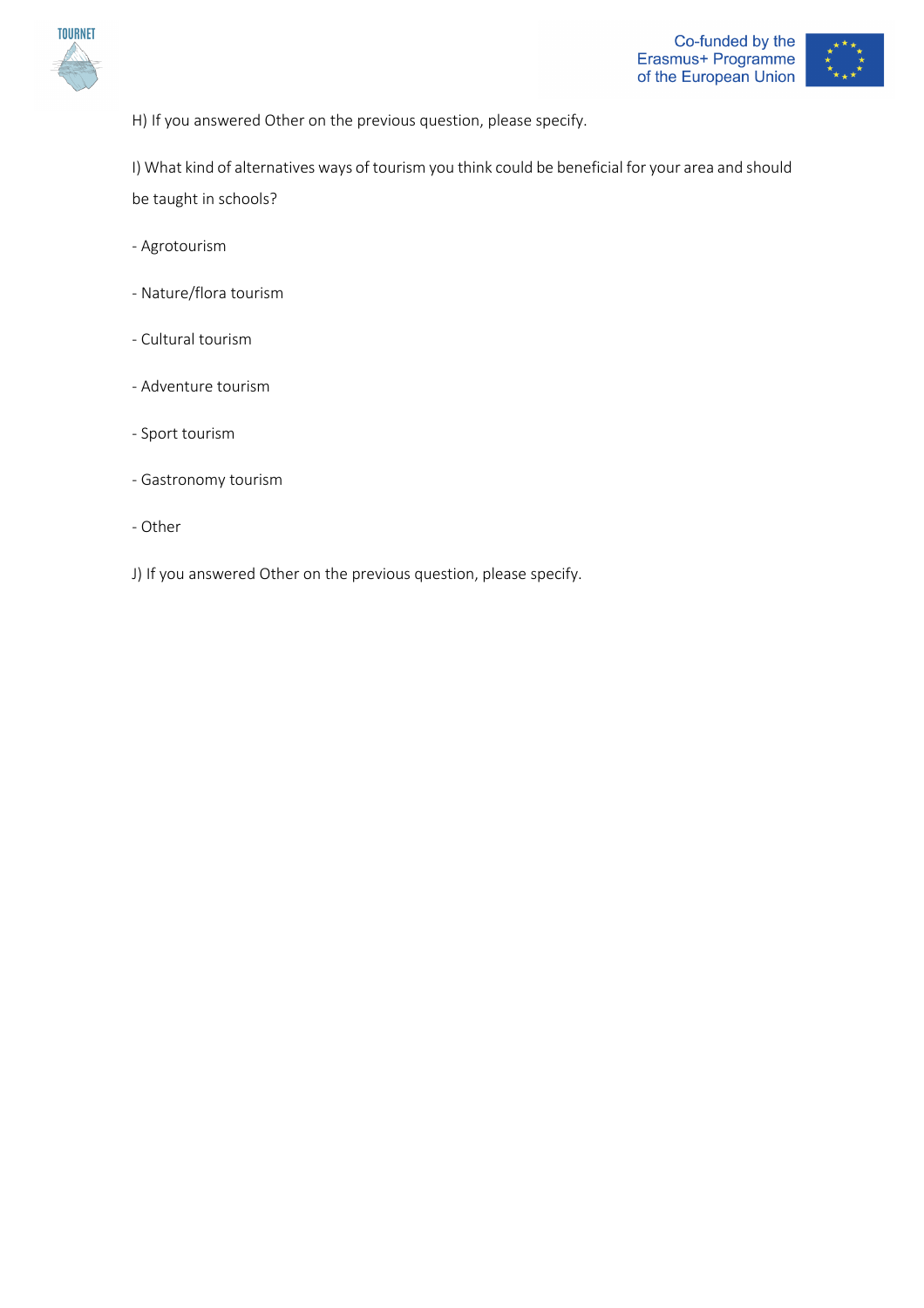

# Questionnaire for VET students

A) Have you received training in sustainable tourism or touristic destination sustainability on the last 12 months? Yes/No

B) Are you familiar with the Sustainable Development Goals applied to tourism? Yes/No

C) Do you think the subject or subjects you are taking could have an approach to promote sustainable practices in tourism or business? Yes/No

D) In which of the following topics of tourism sustainability would you be interested in receiving training:

- Circular economy
- Responsible management
- Tourism Management & Marketing
- Social economy
- **Other**

E) If you answered Other on the previous question, please specify.

F) What kind of alternatives ways of tourism you think could be beneficial for your area and you will be interested in receiving specific training to promote or start your own business:

- Agrotourism
- Nature/flora tourism
- Cultural tourism
- Adventure tourism
- Sport tourism
- Gastronomy tourism
- Other

G) If you answered Other on the previous question, please specify.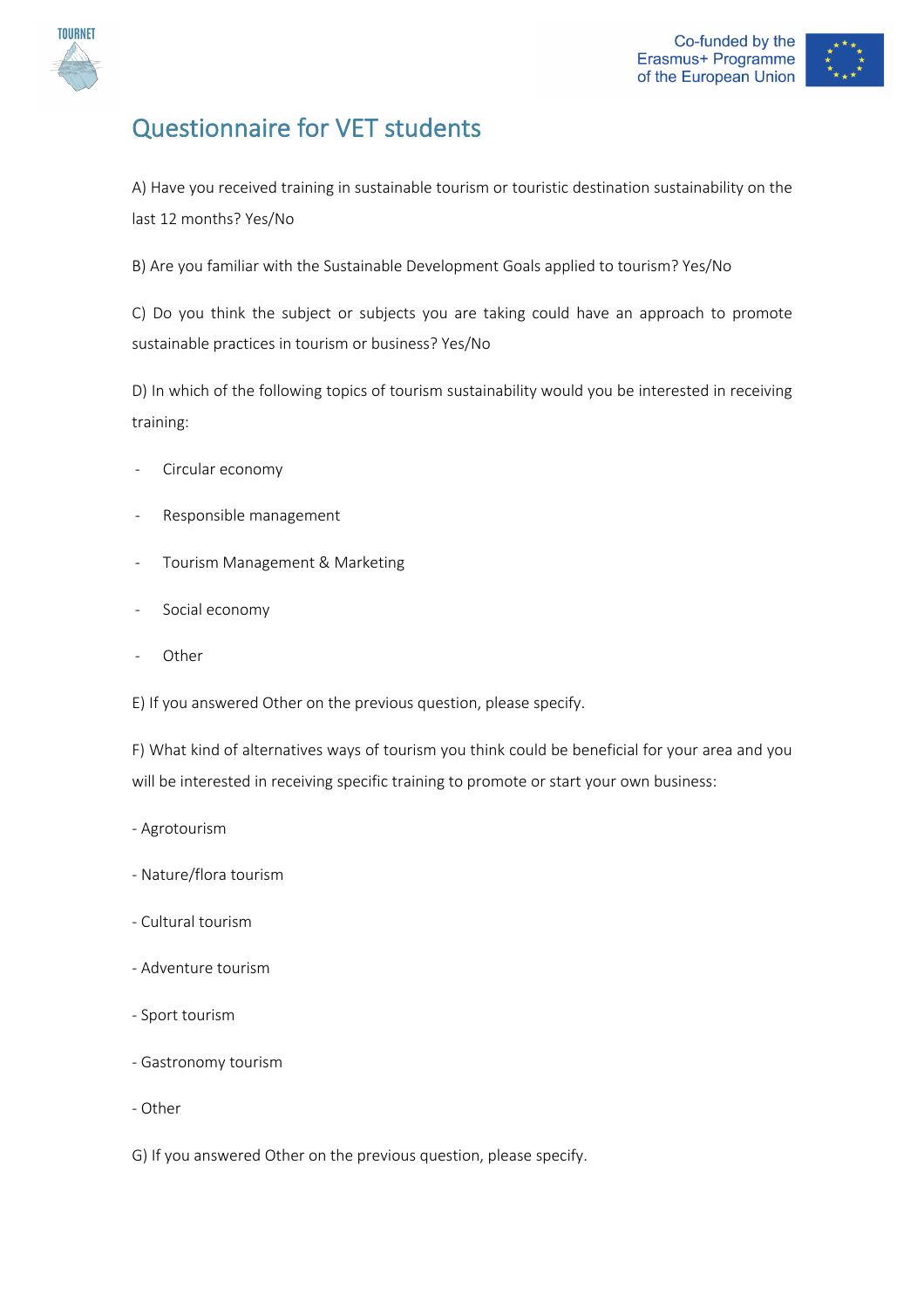

# Questionnaire for entrepreneurs

- A) Have you received training in sustainable tourism on the last 12 months? Yes/No
- B) Are you familiar with the Sustainable Development Goals applied to tourism? Yes/No

C) Do you think the subject or subjects you are taking could have an approach to promote sustainable practices in tourism or business? Yes/No

D) In which of the following topics of tourism sustainability would you be interested in receiving training:

- Circular economy
- Responsible management
- Tourism Management & Marketing
- Social economy
- Other

E) What kind of alternatives ways of tourism you think could be beneficial for your area and you will be interested in receiving specific training to promote or start your own business:

- Agrotourism
- Nature/flora tourism
- Cultural tourism
- Adventure tourism
- Sport tourism
- Gastronomy tourism
- Other

F) If you answered Other on the previous question, please specify.

G) Do you think small/medium tourism entities could cooperate to offer combined tourism packages and compete against big tourism companies? Yes/No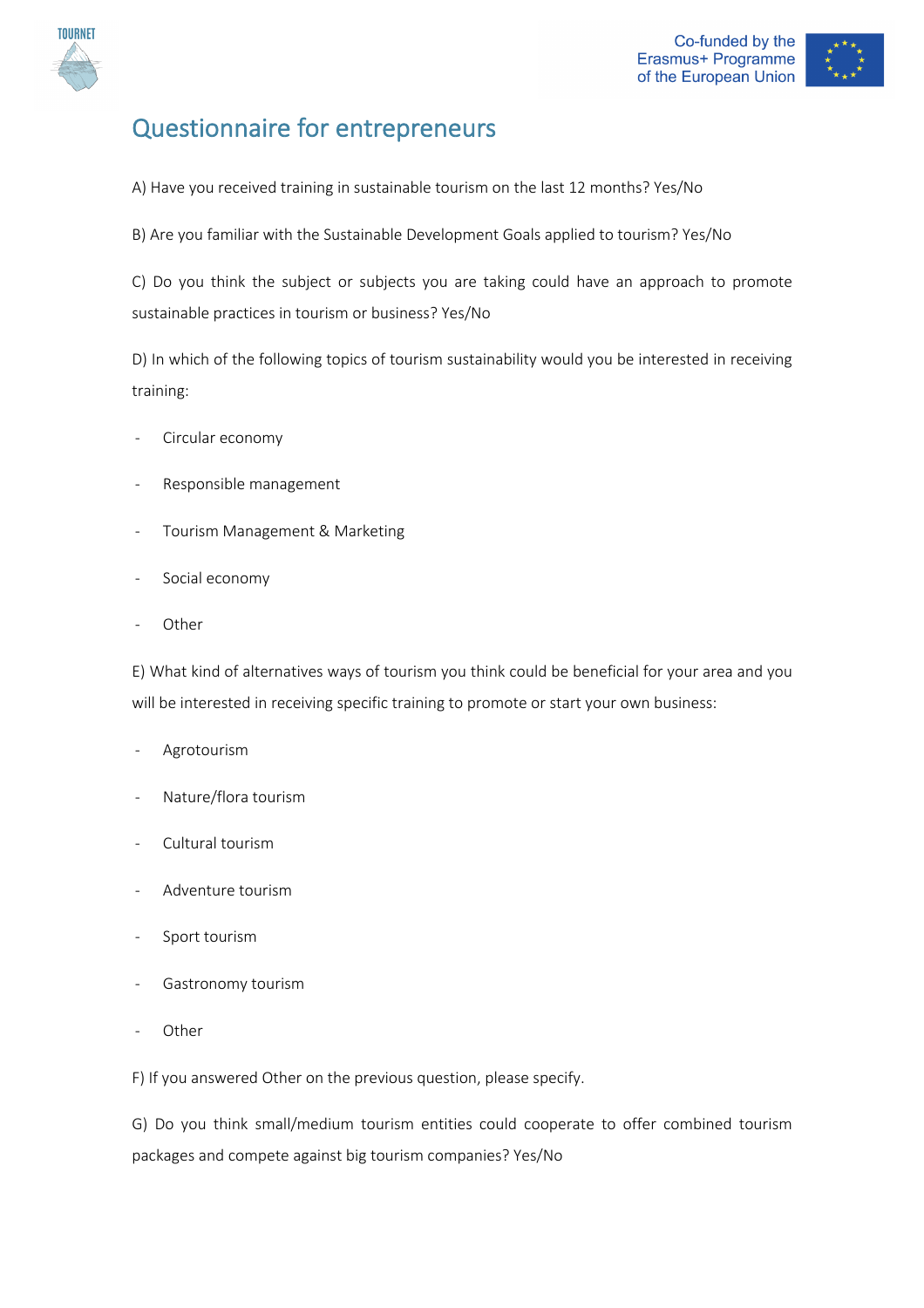



H) If you answered Yes on the previous question, from which sectors those entities could be?

- **Farmers**
- Travel agents
- Travel office
- Touristic guides
- Means of transportation
- Hotels and accommodation
- Restaurants and beverage
- Renewable energy entities
- Environmental companies
- Public entity (local, regional, national)
- **Other**

I) If you answered Other on the previous question, please specify.

J) This project has as main aim to create a network in which small entrepreneurs can meet and cooperate to offer combined tourism packages and compete against big tourism companies. Would you be interested in joining that type of network? Yes/ No

K) In your opinion, which are the main barriers that prevent small entrepreneurs to join or create this kind of networks?

- Lack of knowledge about how to manage a network.
- Lack of tools to create the network.
- Lack of time to invest on the creation and management of the network.
- Lack of knowledge on how to create cooperation arrangements among all participants to assure the benefits will be shared among them.
- Lack of trust on these initiatives.
- **Other**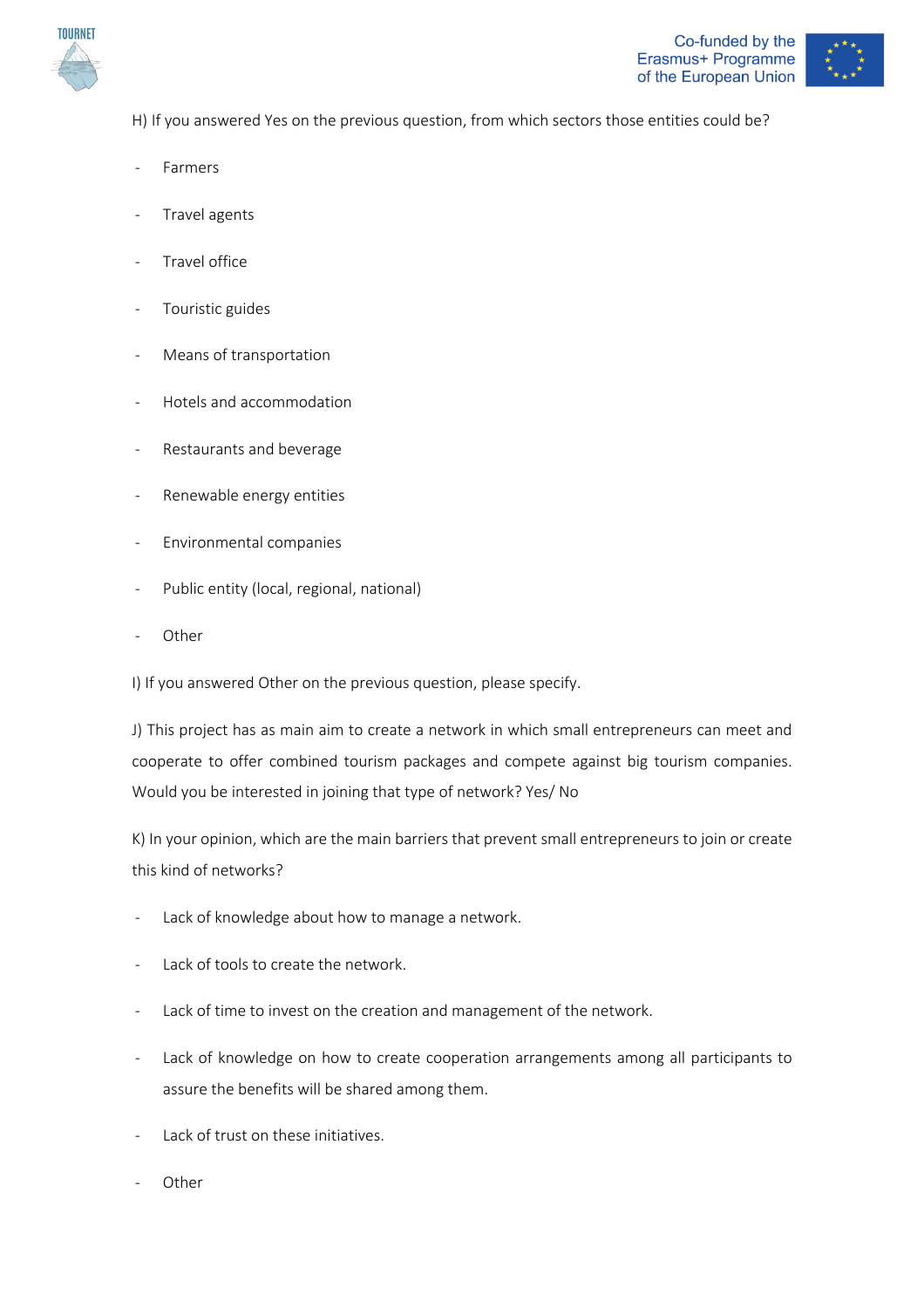





M) Rate from 0 to 5 how this factors are important to you if you were joining a network to cooperate with other small entrepreneurs. 0 is I have no opinion, and 5 It is the most important.

- The network is managed by a public entity
- The network is managed by a tourism organization
- The network is managed by regional or local government
- The network offers free training courses and support
- The network offers free consultation about how to cooperate with other members
- The network assures that all members have quality certificates linked to sustainable tourism
- The network has a common marketing plan that benefits all participants
- The network is complemented by an App that allows entrepreneurs to get in touch directly with tourists